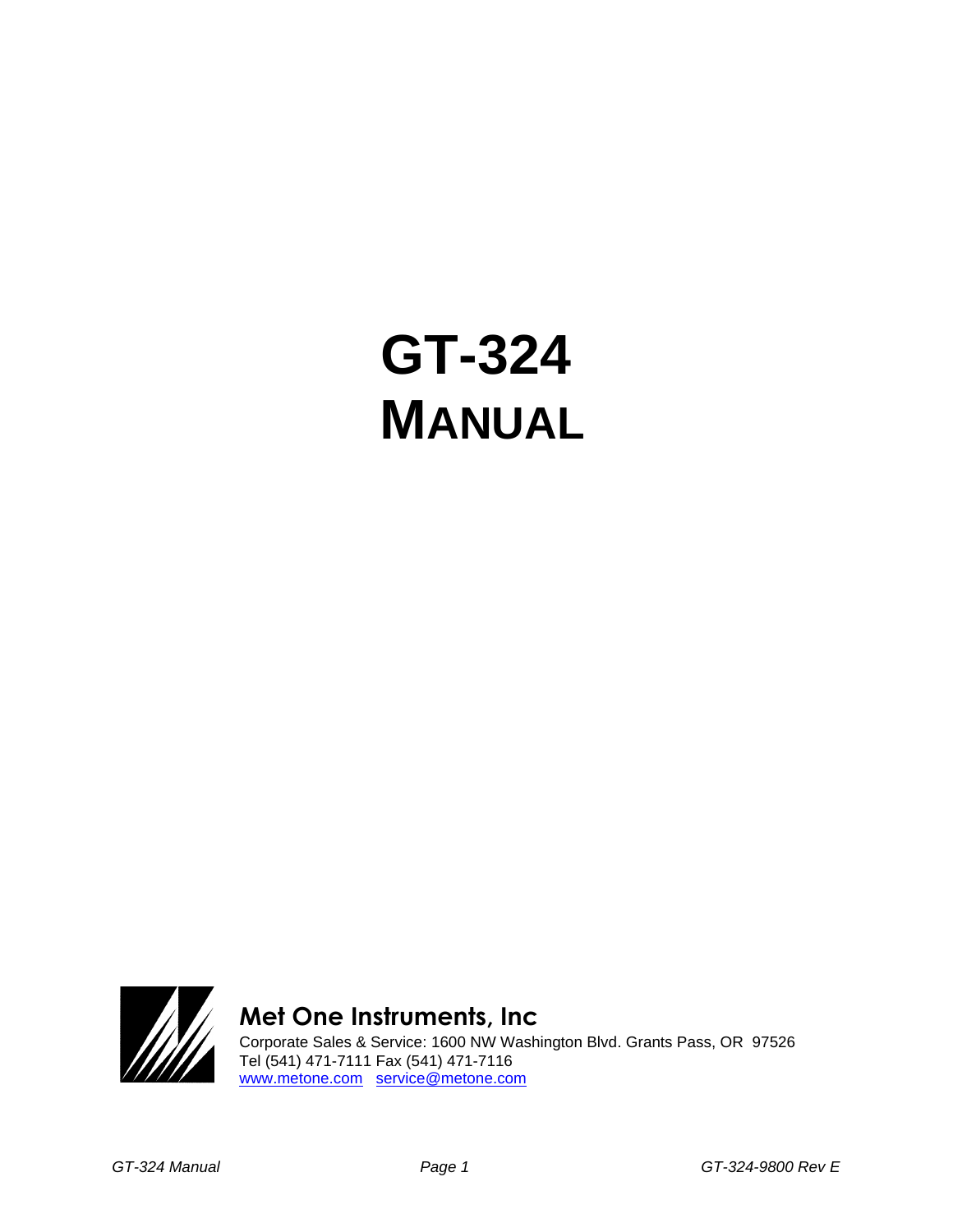# **Copyright Notice**

GT-324 Manual

© Copyright 2018 Met One Instruments, Inc. All Rights Reserved Worldwide. No part of this publication may be reproduced, transmitted, transcribed, stored in a retrieval system, or translated into any other language in any form by any means without the express written permission of Met One Instruments, Inc.

# **Technical Support**

Should you require support, please consult your printed documentation to resolve your problem. If you are still experiencing difficulty, you may contact a Technical Service representative during normal business hours—7:00 a.m. to 4:00 p.m. Pacific Time, Monday through Friday.

- Voice: (541) 471-7111
- Fax: (541) 471-7116
- E-Mail: service@metone.com
	- Mail: Technical Services Department Met One Instruments, Inc. 1600 NW Washington Boulevard Grants Pass, OR 97526

# **NOTICE**

**CAUTION—Use of controls or adjustments or performance of procedures other than those specified herein may result in hazardous radiation exposure.**



**WARNING—This product, when properly installed and operated, is considered a Class I laser product. Class I products are not considered to be hazardous.**

**There are no user serviceable parts located inside the cover of this device.** 

**Do not attempt to remove the cover of this product. Failure to comply with this instruction could cause accidental exposure to laser radiation.**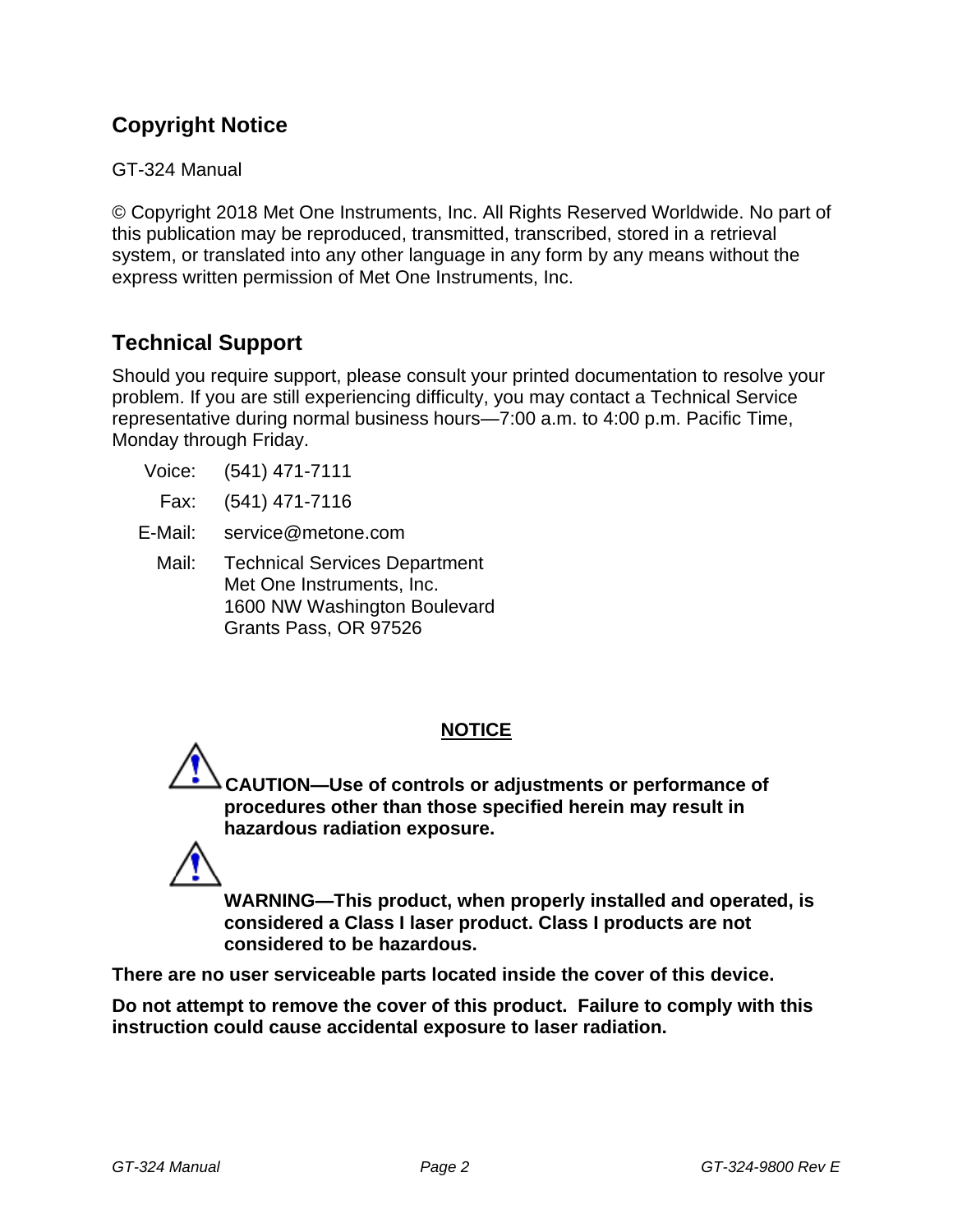# **Table of Contents**

| 1. |      |  |
|----|------|--|
| 2. |      |  |
|    | 2.1. |  |
|    | 2.2. |  |
|    | 2.3. |  |
|    | 2.4. |  |
| 3. |      |  |
| 4. |      |  |
|    | 4.1. |  |
|    | 4.2. |  |
|    | 4.3. |  |
| 5. |      |  |
|    |      |  |
|    | 5.2. |  |
| 6. |      |  |
|    | 6.1. |  |
|    | 6.2. |  |
|    | 6.3. |  |
|    | 6.4. |  |
|    | 6.5. |  |
| 7. |      |  |
|    | 7.1. |  |
|    | 7.2. |  |
|    | 7.3. |  |
| 8. |      |  |
| 9. |      |  |
|    |      |  |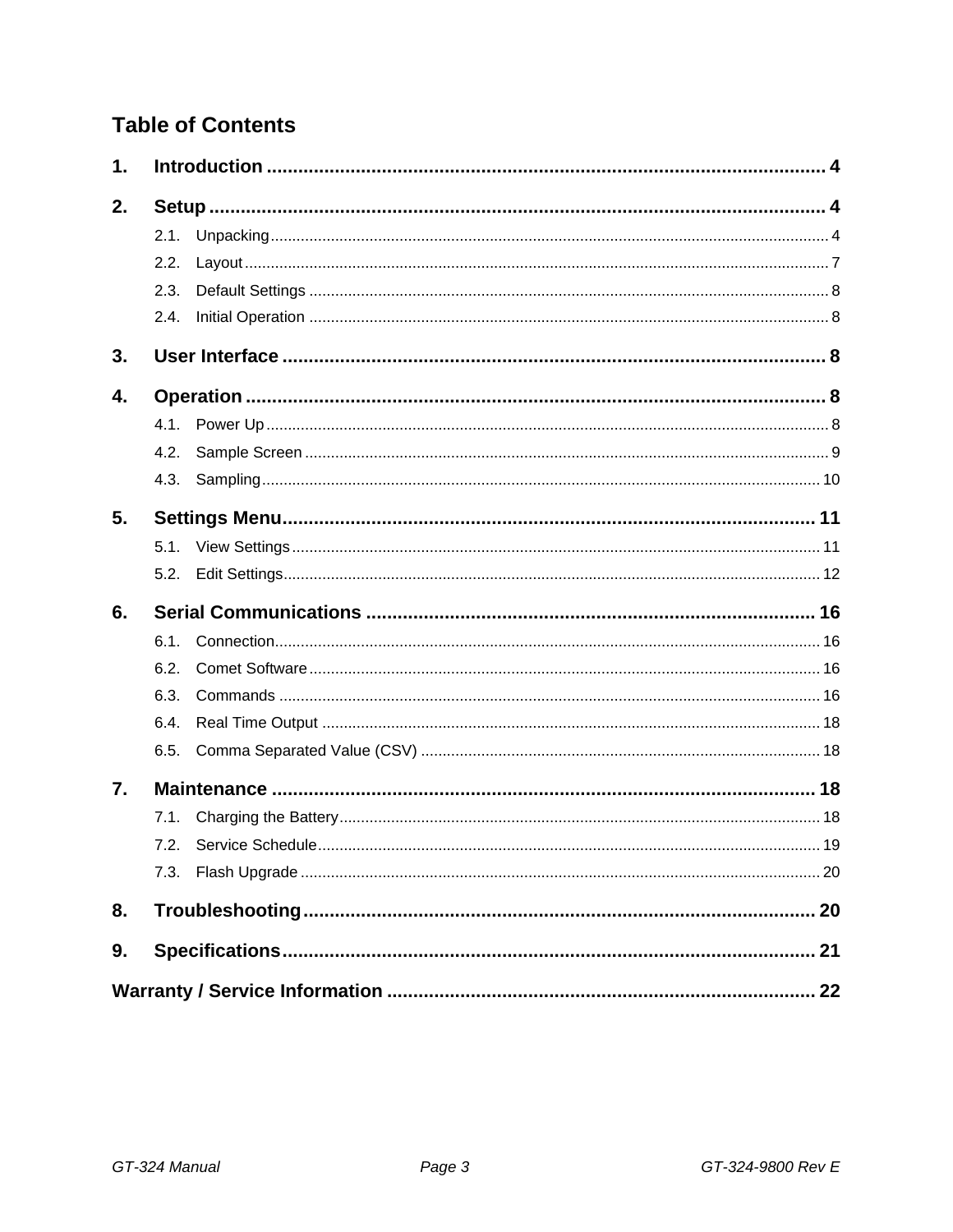# <span id="page-3-0"></span>**1. Introduction**

The GT-324 is a small lightweight four channel hand held particle counter. Key features include:

- Simple user interface with multifunction rotary dial (rotate and press)
- 8 hours continuous operation
- 4 count channels. All channels are user selectable to 1 of 7 preset sizes:  $(0.3\mu m, 0.5\mu m, 0.7\mu m, 1.0\mu m, 2.5\mu m, 5.0\mu m, and 10\mu m)$
- Concentration and total count modes
- Fully integrated temperature/relative humidity sensor
- Password protection for user settings

# <span id="page-3-1"></span>**2. Setup**

The following sections cover unpacking, layout and performing a test run to verify operation.

# <span id="page-3-2"></span>**2.1. Unpacking**

When unpacking the GT-324 and accessories, inspect the carton for obvious damage. If the carton is damaged notify the carrier. Unpack everything and make a visual inspection of the contents. Standard items (included) are shown in

[Figure](#page-4-0) 1 – Standard Accessories. Optional accessories are shown in Figure 2 – [Optional Accessories.](#page-5-0)

# **ATTENTION:**

A Silicon Labs CP210x Driver for the USB connection must be installed before connecting the GT-324 USB port to your computer. If this driver is not installed first, Windows may install generic drivers that are not compatible with this product. See section [6.1.](#page-15-1)

Driver download weblink:<https://metone.com/usb-drivers/>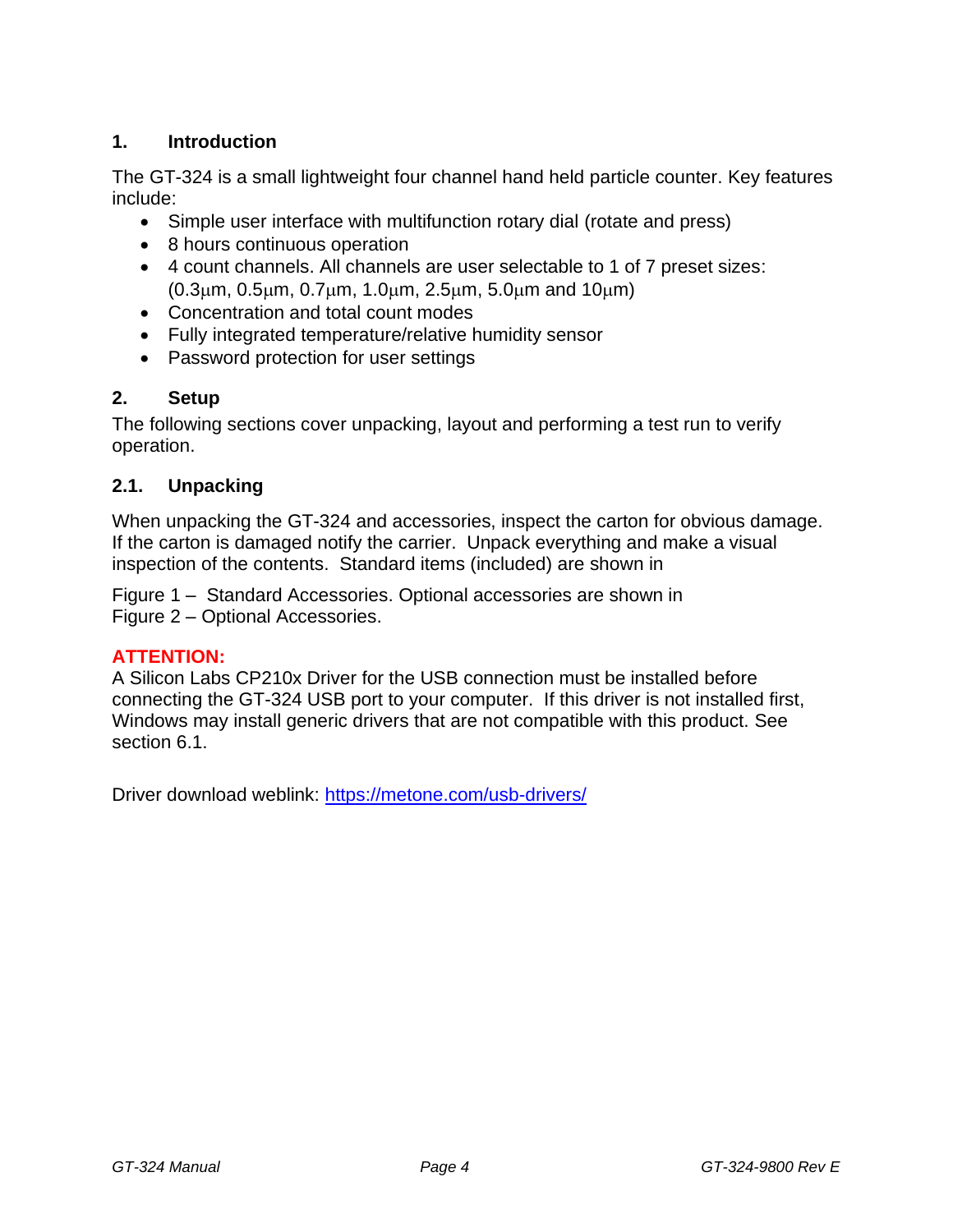

<span id="page-4-0"></span>**Figure 1 – Standard Accessories**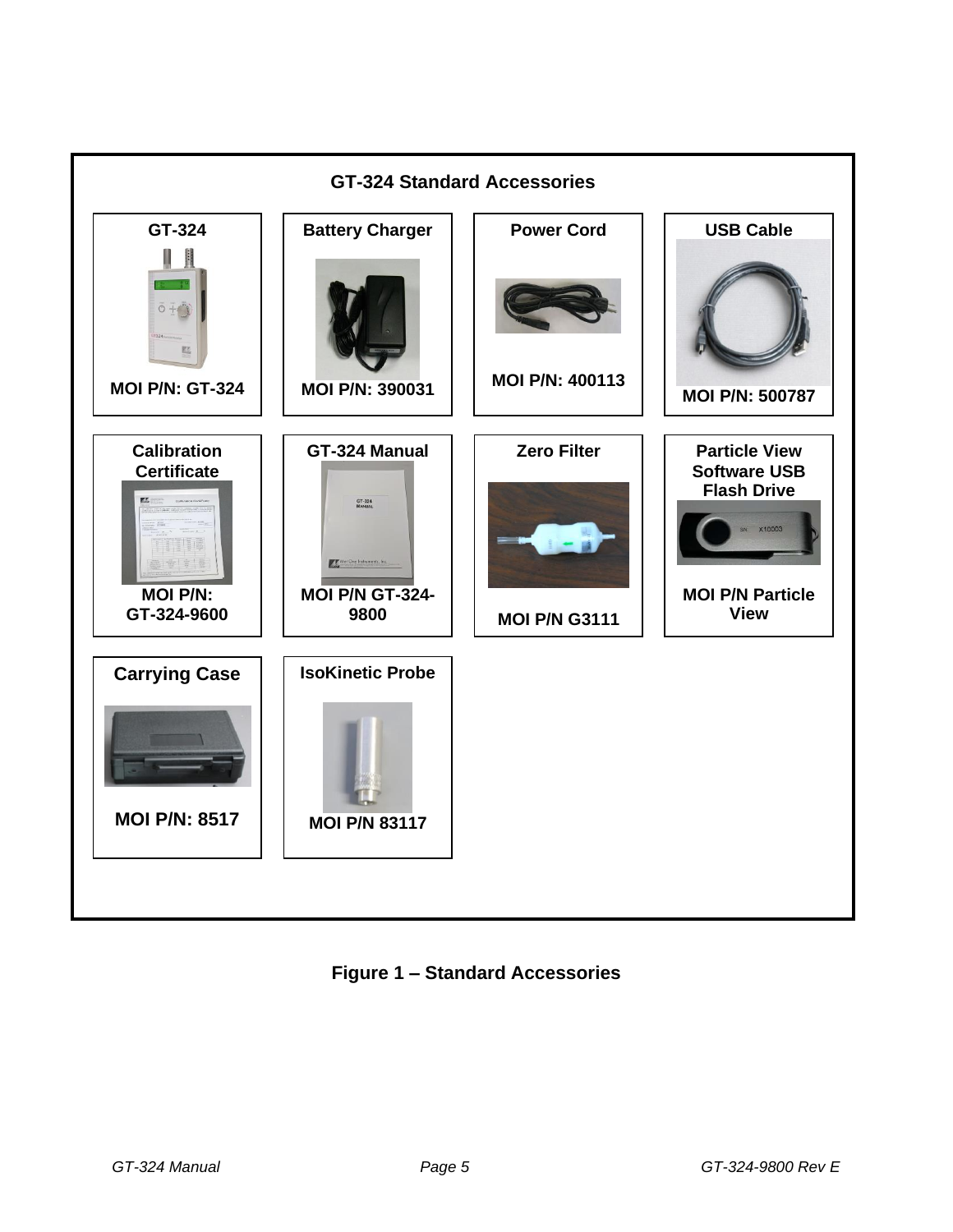

<span id="page-5-0"></span>**Figure 2 – Optional Accessories**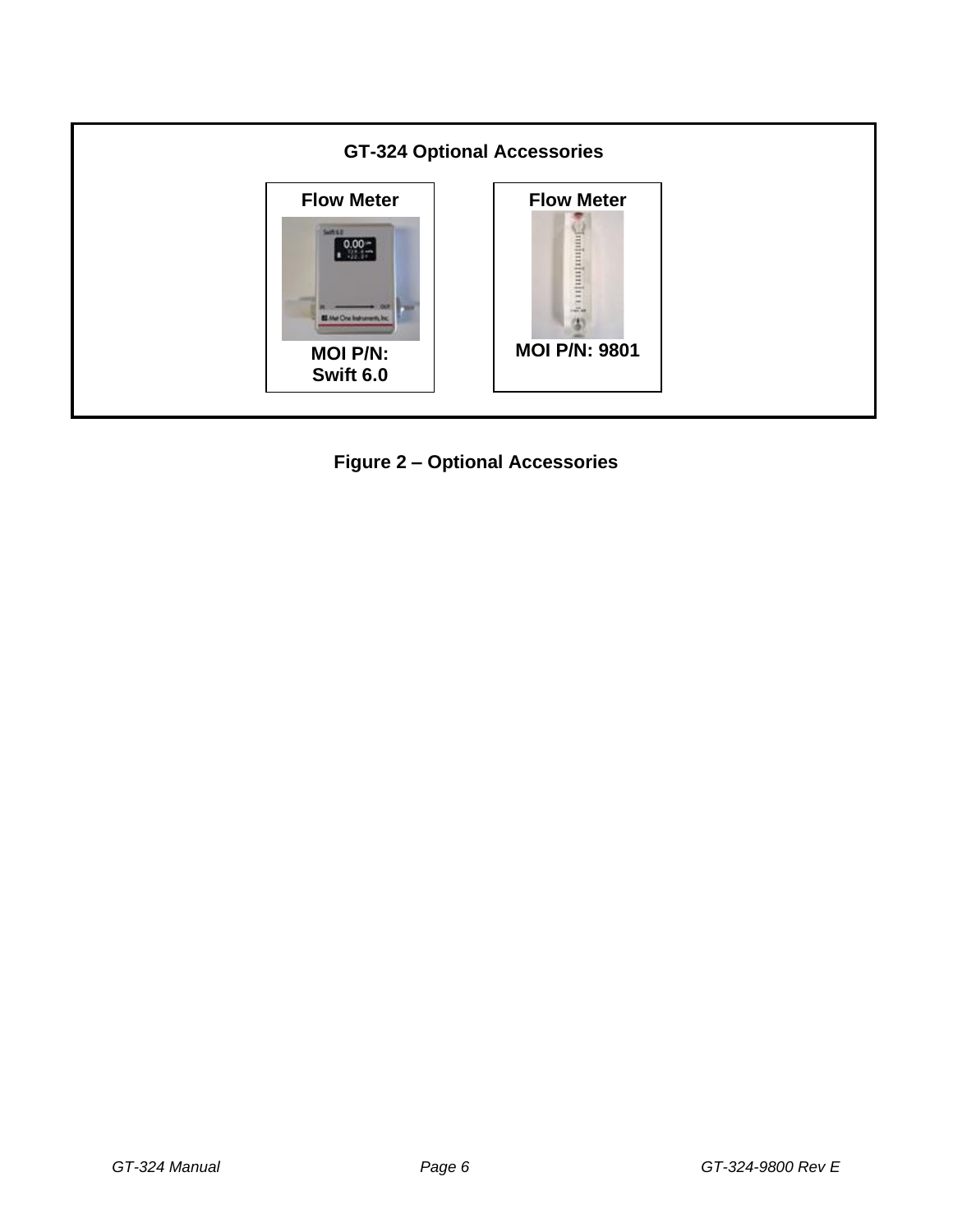# <span id="page-6-0"></span>**2.2. Layout**

The following figure shows the layout of the GT-324 and provides a description of the components.



**Figure 3 – GT-324 Layout**

| <b>Component</b>    | <b>Description</b>                                                      |
|---------------------|-------------------------------------------------------------------------|
| <b>Display</b>      | 2X16 character LCD display                                              |
| Keyboard            | 2 key membrane keypad                                                   |
| Rotary dial         | Multifunction dial (rotate and press)                                   |
| Charger Jack        | Input jack for external battery charger. This jack charges the internal |
|                     | batteries and provides continuous operating power for the unit.         |
| <b>Flow Adjust</b>  | Adjusts the sample flow rate                                            |
| <b>Inlet Nozzle</b> | Sample nozzle                                                           |
| <b>USB Port</b>     | USB communication port                                                  |
| Temp/RH             | Integrated sensor that measures ambient temperature and relative        |
| Sensor              | humidity.                                                               |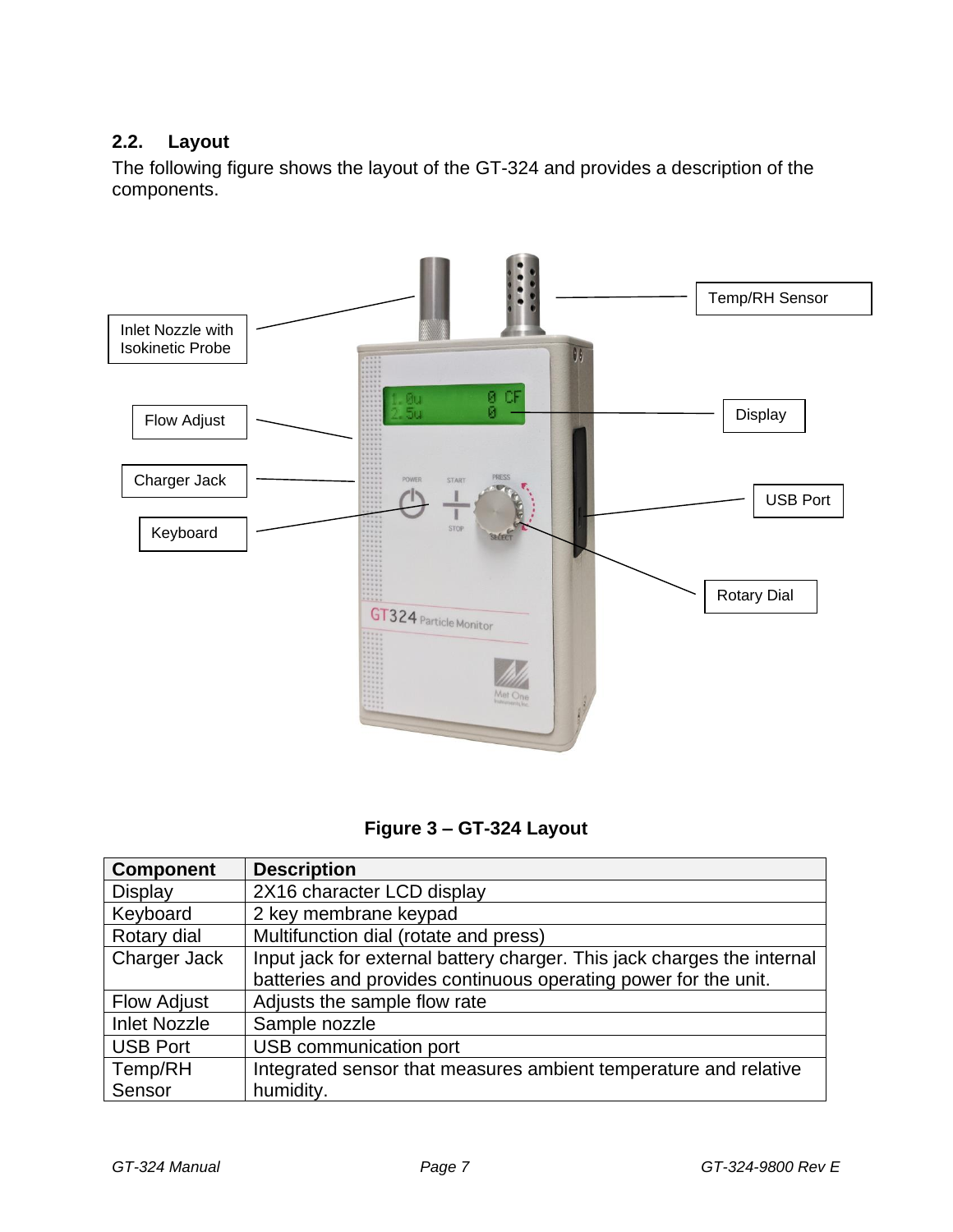#### <span id="page-7-0"></span>**2.3. Default Settings**

The GT-324 comes with the user settings configured as follows.

| <b>Parameter</b>   | Value                     |
|--------------------|---------------------------|
| <b>Sizes</b>       | 0.3, 0.5, 5.0, 10 $\mu$ m |
| Temperature        | C                         |
| Sample Location    |                           |
| Sample Mode        | Manual                    |
| Sample Time        | 60 seconds                |
| <b>Count Units</b> |                           |

#### <span id="page-7-1"></span>**2.4. Initial Operation**

The battery should be charged for 2.5 hours prior to use. Refer to Section [7.1](#page-17-3) of this manual for battery charging information.

Complete the following steps to verify proper operation.

- 1. Press the Power key for 0.5 seconds or more to turn on power.
- 2. Observe the Startup screen for 3 seconds then the Sample screen (Section [4.2\)](#page-8-0)
- 3. Press Start / Stop key. The GT-324 will sample for 1 minute and stop.
- 4. Observe the counts on the display
- 5. Rotate the Select dial to view other sizes
- 6. The unit is ready for use

#### <span id="page-7-2"></span>**3. User Interface**

The GT-324 user interface is composed of a rotary dial, 2 button keypad and an LCD display. The keypad and rotary dial are described in the following table.

| <b>Control</b>                                                                      | <b>Description</b>       |                                                                               |
|-------------------------------------------------------------------------------------|--------------------------|-------------------------------------------------------------------------------|
| Power Key<br>Power the unit on or off. For power on, press for 0.5 seconds or more. |                          |                                                                               |
|                                                                                     | Sample Screen            | START / STOP a sample event                                                   |
| Start / Stop Key                                                                    | <b>Settings Menu</b>     | Return to Sample screen                                                       |
|                                                                                     | <b>Edit Settings</b>     | Cancel edit mode and return to the Settings Menu                              |
| <b>Select Dial</b>                                                                  |                          | Rotate the dial to scroll through selections or change values. Press the dial |
|                                                                                     | to select item or value. |                                                                               |

#### <span id="page-7-3"></span>**4. Operation**

<span id="page-7-4"></span>The following sections cover the basic operation of GT-324.

#### **4.1. Power Up**

<span id="page-7-5"></span>Press the Power key to power up the GT-324. The first screen shown is the Startup Screen [\(Figure 4\)](#page-7-5). The Startup Screen displays the product type and company website for approximately 3 seconds before loading the Sample Screen.

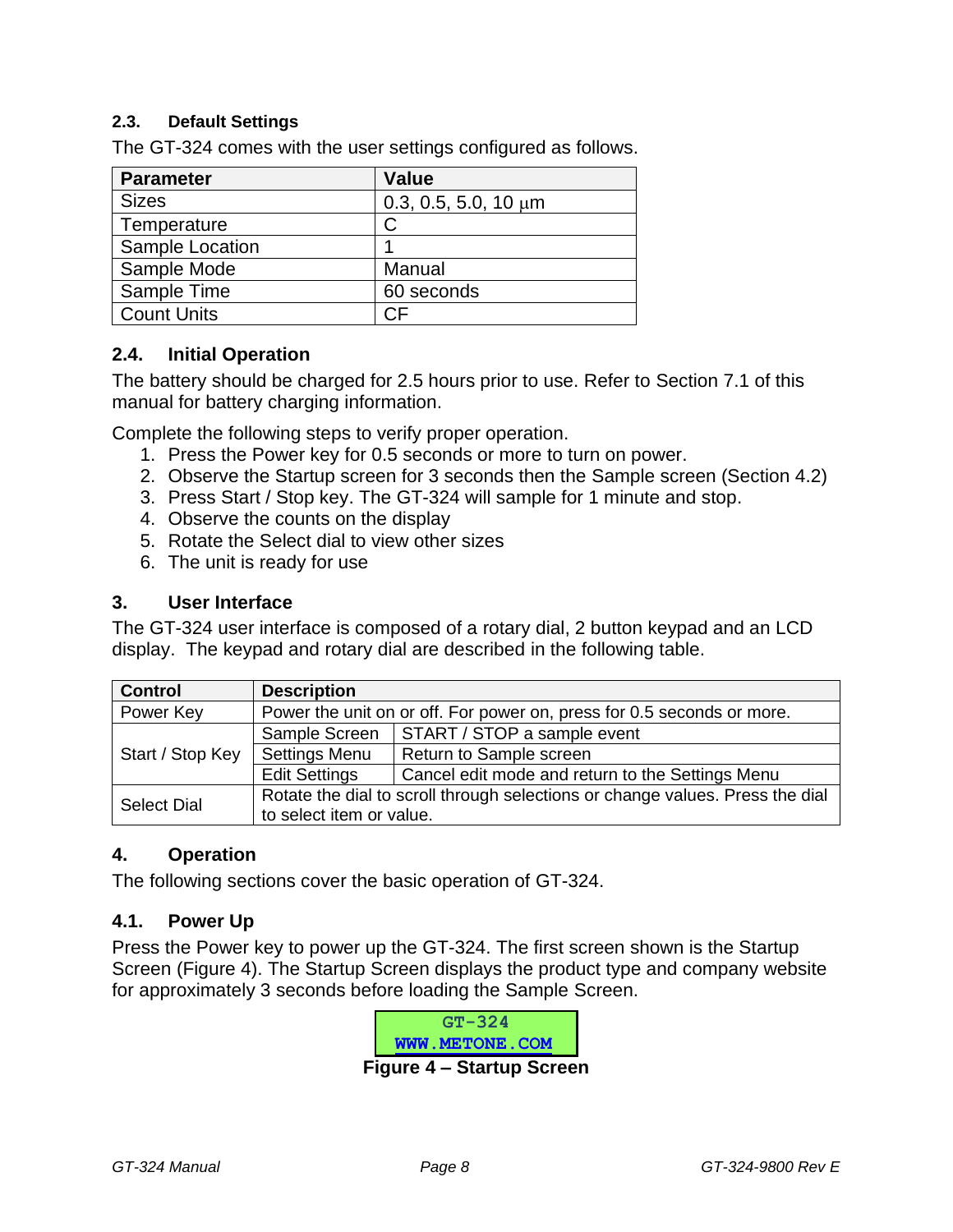#### **4.1.1. Auto Power Off**

The GT-324 will power down after 5 minutes to preserve battery power providing the unit is stopped (not counting) and there is no keyboard activity or serial communications.

#### <span id="page-8-0"></span>**4.2. Sample Screen**

The Sample Screen displays sizes, counts, count units, and time remaining. The time remaining is displayed during sample events. The Sample Screen is shown in [Figure 5](#page-8-1) below.

|      | Figure 5 - Sample Screen |                                                                  |
|------|--------------------------|------------------------------------------------------------------|
| 0.5u |                          | 997 60 - Time Remaining                                          |
| 0.3u |                          | 2,889 CF $\left  \leftarrow \right $ Count Units (Section 4.3.3) |

<span id="page-8-1"></span>Channel 1  $(0.3\mu)$  is displayed on Sample Screen Line 1. Rotate the Select dial to display channels 2-4, battery status, ambient temperature, and relative humidity on line 2 [\(Figure 6\)](#page-8-2).



#### <span id="page-8-2"></span>**4.2.1. Warnings / Errors**

The GT-324 has internal diagnostics to monitor critical functions such as low battery, system noise and an optical engine failure. Warnings / errors are displayed on Sample Screen Line 2. When this occurs, simply rotate the Select dial to view any size on the top line.

A low battery warning occurs when there is approximately 15 minutes of sampling remaining before the unit stops sampling. A low battery condition is shown in [Figure 7](#page-8-3) below.



<span id="page-8-3"></span>Excessive system noise can result in false counts and reduced accuracy. The GT-324 automatically monitors system noise and displays a warning when the noise level is high. The primary cause of this condition is contamination in the optical engine. [Figure](#page-8-3)  [7](#page-8-3) shows the Sample screen with a System Noise warning.

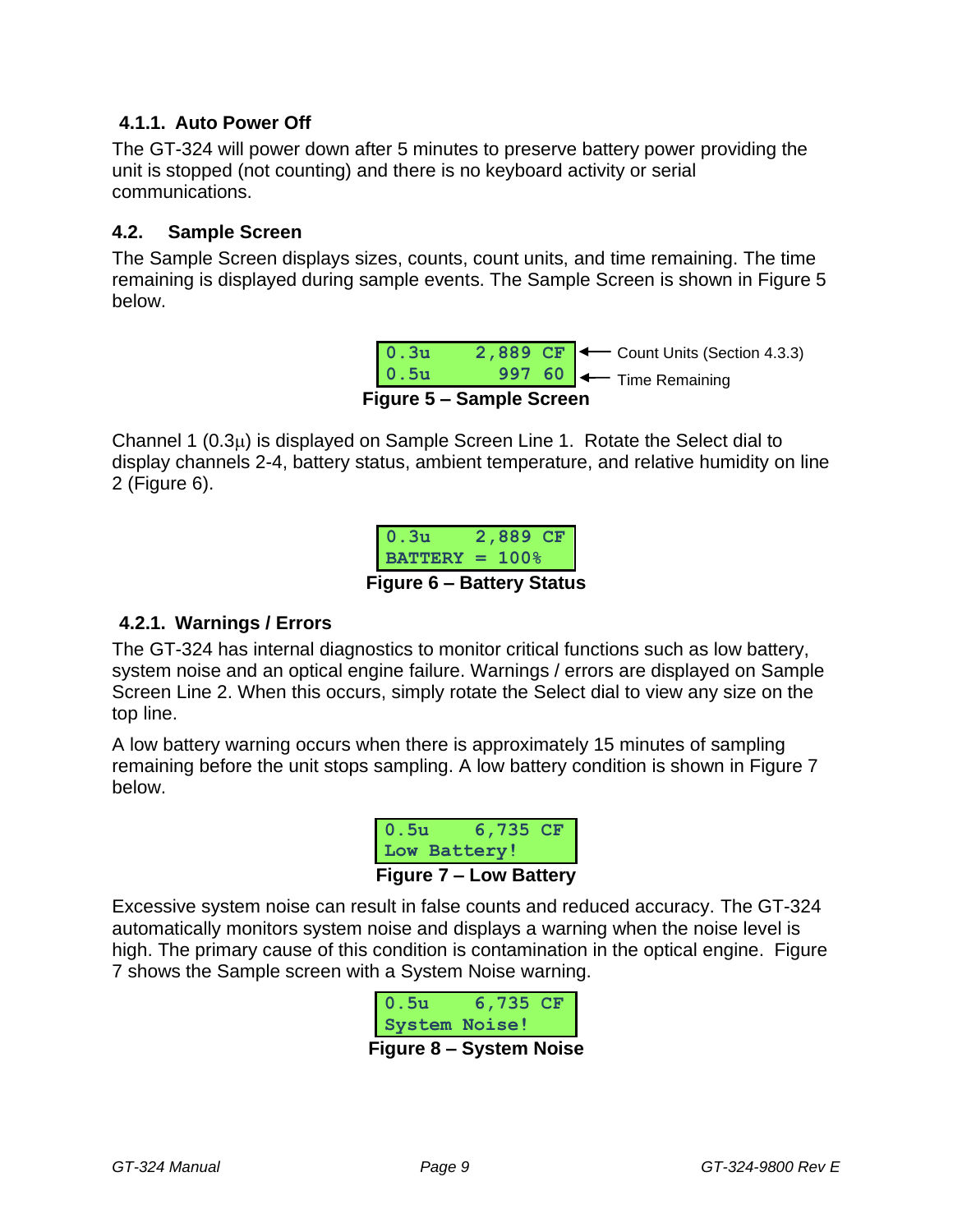A sensor error is reported when the GT-324 detects a failure in the optical sensor. [Figure 9](#page-9-2) shows a sensor error.

| 0 . 5u                       | 6,735 CF |  |  |
|------------------------------|----------|--|--|
| Sensor Error!                |          |  |  |
| <b>Figure 9-Sensor Error</b> |          |  |  |

# <span id="page-9-2"></span><span id="page-9-0"></span>**4.3. Sampling**

The following sub-sections cover sample related functions.

# **4.3.1. Starting/Stopping**

Press the START/STOP key to start or stop a sample from the Sample Screen. Depending on the sample mode, the unit will either run a single sample or continuous samples. Sample modes are discussed in Section [4.3.2.](#page-9-3)

# <span id="page-9-3"></span>**4.3.2. Sample Mode**

The sample mode controls single or continuous sampling. The Manual setting configures the unit for a single sample. The Continuous setting configures the unit for nonstop sampling.

# <span id="page-9-1"></span>**4.3.3. Count Units**

The GT-324 supports total counts (TC), particles per cubic foot (CF), particles per cubic meter (M3) and particles per liter (/L). Concentration values (CF, /L, M3) are time dependent. These values may fluctuate early in the sample; however, after several seconds the measurement will stabilize. Longer samples (e.g. 60 seconds) will improve concentration measurement accuracy.

# <span id="page-9-4"></span>**4.3.4. Sample Time**

Sample time determines the sample duration. Sample time is user settable from 3 to 60 seconds and is discussed in Sample Timing below.

# <span id="page-9-5"></span>**4.3.5. Hold Time**

The hold time is used when Samples is set for more than one sample. The hold time represents the time from the completion of the last sample to the start of the next sample. The hold time is user settable from 0 – 9999 seconds.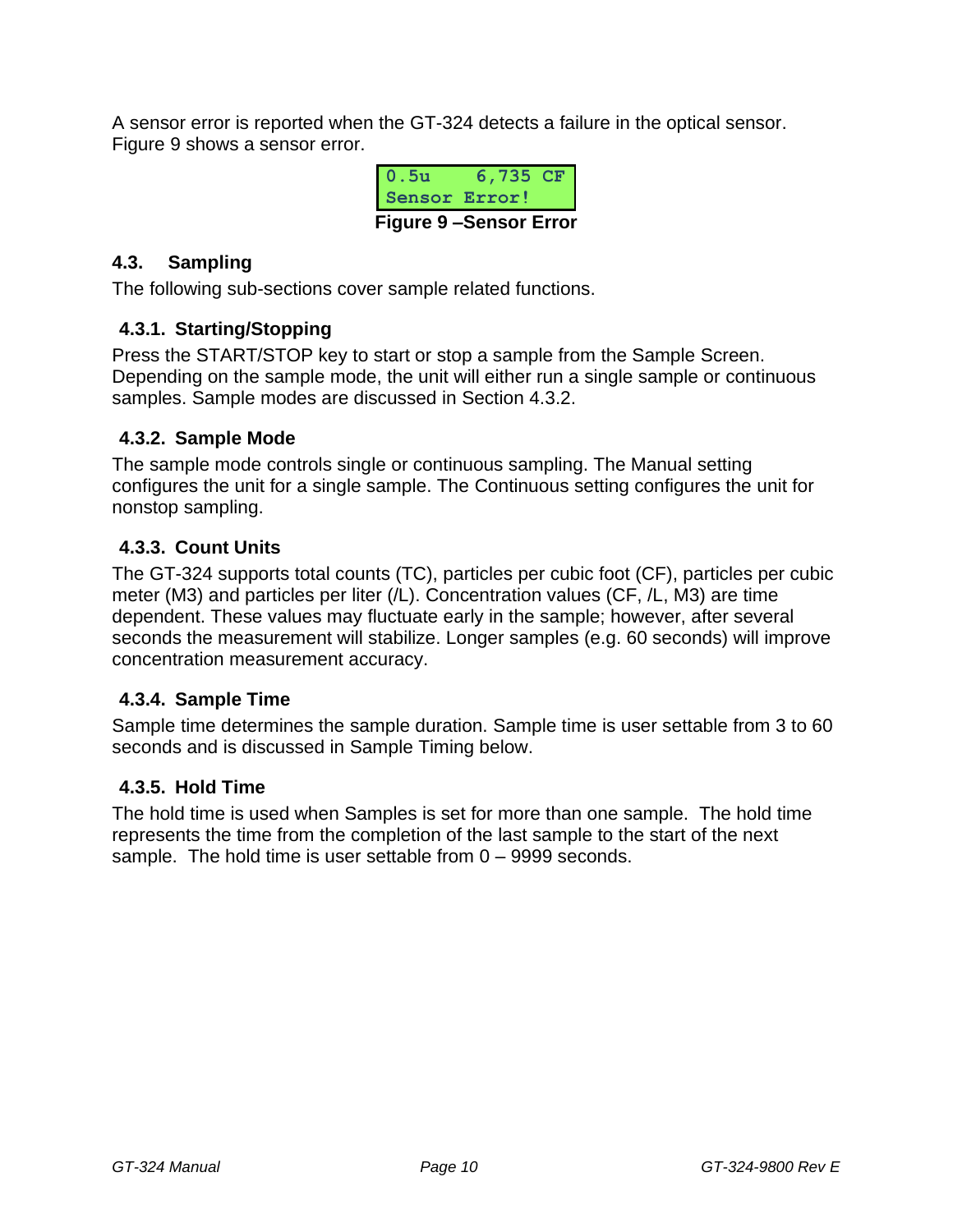# **4.3.6. Sample Timing**

The following figures depict the sample timing sequence for both manual and continuous sampling. [Figure 10](#page-10-2) shows the timing for manual sample mode. [Figure 11](#page-10-3) shows the timing for continuous sample mode. The Start section includes a 3 second purge time.

<span id="page-10-2"></span>

**Figure 11 – Continuous Sample Mode**

#### <span id="page-10-3"></span><span id="page-10-0"></span>**5. Settings Menu**

Use the Settings Menu to view or change configuration options.

#### <span id="page-10-1"></span>**5.1. View Settings**

Press the Select dial to navigate to the Settings Menu. Rotate the Select dial to scroll through the settings in the following table. To return to the Sample screen, press Start/Stop or wait 7 seconds.

The Settings menu contains the following items.

| <b>Function</b>    | <b>Description</b>                                                                                                                                                                    |
|--------------------|---------------------------------------------------------------------------------------------------------------------------------------------------------------------------------------|
| <b>LOCATION</b>    | Assign a unique number to a location or area. Range $= 1 - 999$                                                                                                                       |
| <b>SIZES</b>       | The GT-324 has four (4) programmable count channels. The<br>operator can assign one of seven preset sizes to each count<br>channel. Standard sizes: 0.3, 0.5, 0.7, 1.0, 2.5, 5.0, 10. |
| <b>MODE</b>        | Manual or Continuous. The Manual setting configures the unit for a<br>single sample. The Continuous setting configures the unit for<br>nonstop sampling.                              |
| <b>COUNT UNITS</b> | Total Count (TC), Particles / cubic foot (CF), particles / L (/L),<br>particles / cubic meter (M3).<br>See Section 4.3.3.                                                             |
| <b>TEMP UNITS</b>  | Celsius (C) or Fahrenheit (F) temperature units. See Section 5.2.6                                                                                                                    |
| <b>HISTORY</b>     | Display previous samples. See Section 5.1.1                                                                                                                                           |
| <b>SAMPLE TIME</b> | See Section 4.3.4. Range $= 3 - 60$ seconds                                                                                                                                           |
| <b>HOLD TIME</b>   | See Section 4.3.5. Range 0 - 9999.                                                                                                                                                    |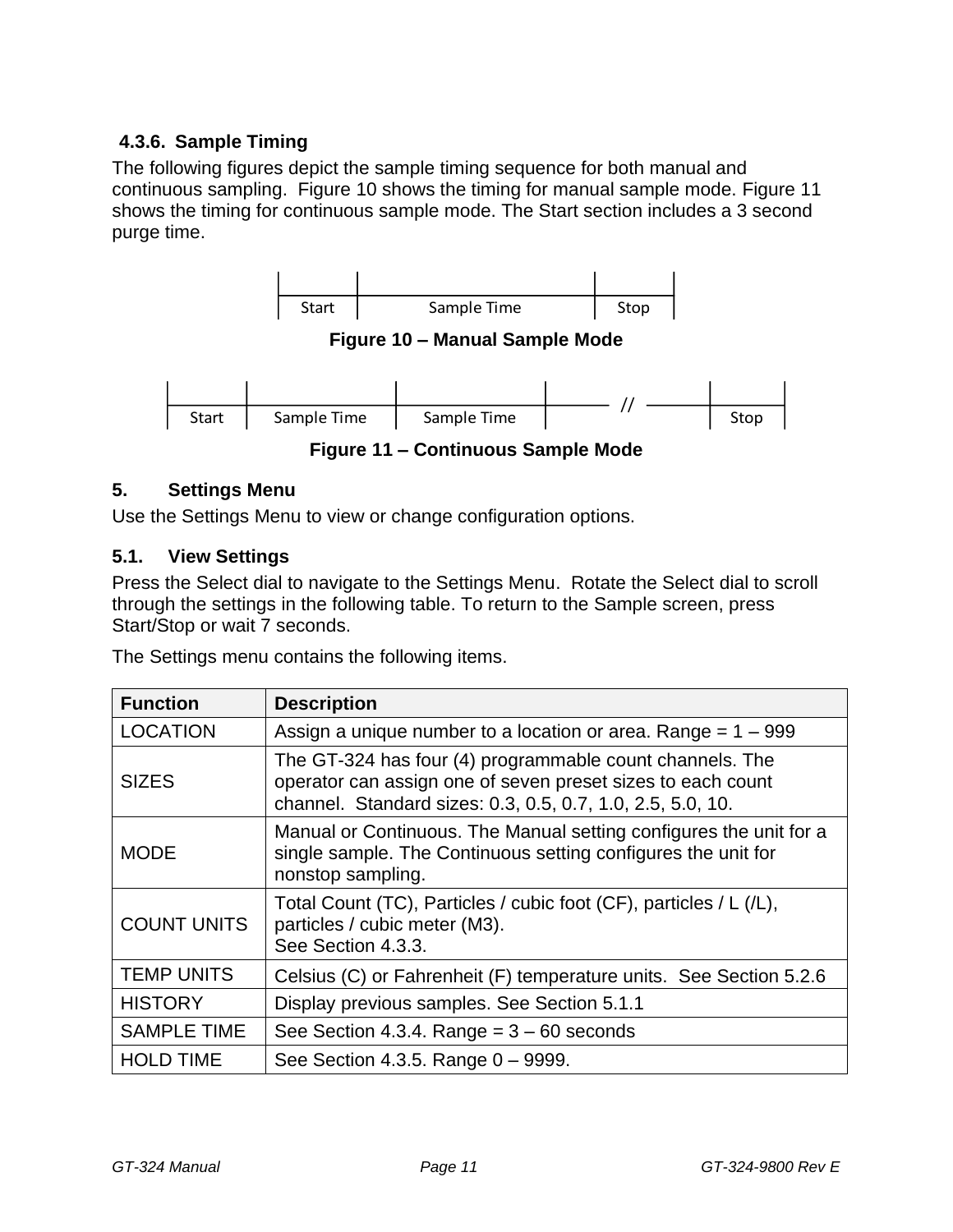| <b>TIME</b>                  | Display / enter time. Time format is HH:MM:SS<br>$(HH = Hours, MM = Minutes, SS = Seconds).$                                                                    |
|------------------------------|-----------------------------------------------------------------------------------------------------------------------------------------------------------------|
| <b>DATE</b>                  | Display / enter date. Date format is DD/MMM/YYYY<br>$(DD = Day, MMM = Month, YYYY = Year)$                                                                      |
| <b>FREE</b><br><b>MEMORY</b> | Display the percentage of memory space which is available for data<br>storage. When Free Memory = $0\%$ , the oldest data will be<br>overwritten with new data. |
| <b>PASSWORD</b>              | Enter a four (4) digit numeric number to prevent unauthorized<br>changes to the user settings.                                                                  |
| <b>ABOUT</b>                 | Display model number and firmware version                                                                                                                       |

# <span id="page-11-1"></span>**5.1.1. View Sample History**

Press the Select dial to navigate to the Settings Menu. Rotate the Select dial to the History selection. Follow the steps below to view sample history. To return to the Settings Menu, press Start/Stop or wait 7 seconds.

| Press to View<br><b>HISTORY</b>                                                                                                                                                                 | Press Select to view history.                                                                                                                     |
|-------------------------------------------------------------------------------------------------------------------------------------------------------------------------------------------------|---------------------------------------------------------------------------------------------------------------------------------------------------|
| 30/MAR/2018<br>L001<br>10:30:45<br>#2252                                                                                                                                                        | GT-324 will display the last record (Date, Time, Location, and<br>Record Number). Rotate dial to scroll through records. Press to<br>view record. |
| 2,889<br>0.3u<br>CF<br>0.5 <sub>u</sub><br>997<br>60<br>5.0 <sub>u</sub><br>15<br>60<br>5<br>10u<br>60<br>Location 001<br><b>DATE</b><br>30/MAR/2018<br><b>TTME</b><br>10:30:45<br>Low Battery! | Rotate dial to scroll through record data (counts, date, time,<br>alarms). Press Start/Stop to return to previous screen.                         |

# <span id="page-11-0"></span>**5.2. Edit Settings**

Press the Select dial to navigate to the Settings Menu. Rotate the Select dial to scroll to the desired setting then press the Select dial to edit the Setting. A blinking cursor will indicate edit mode. To cancel edit mode and return to the Settings Menu, press Start/Stop.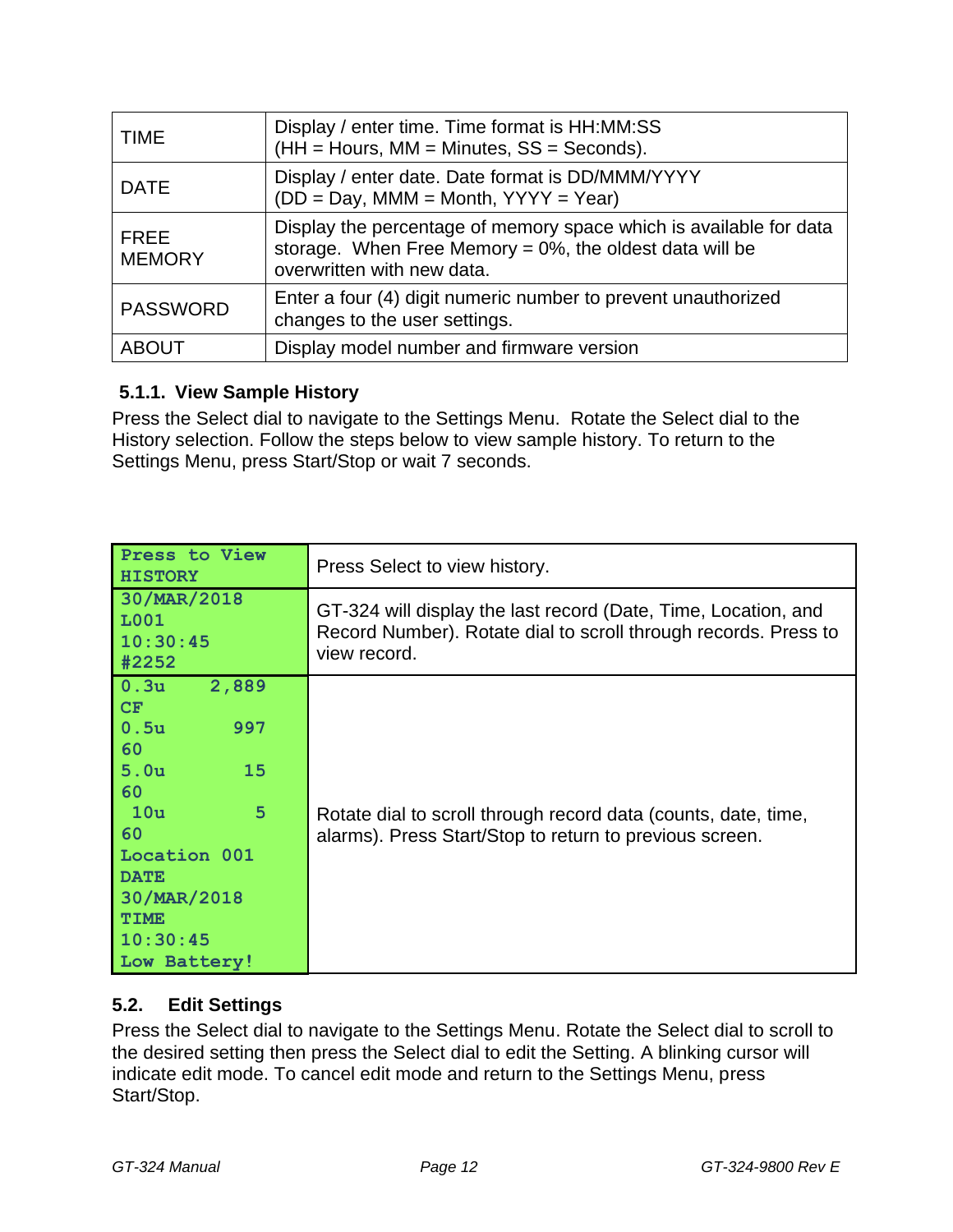Edit mode is disabled when the GT-324 is sampling (see below).

| Sampling       | Screen displayed for 3 seconds then return to Settings Menu |
|----------------|-------------------------------------------------------------|
| Press Stop Key |                                                             |

#### **5.2.1. Password Feature**

The following screen is displayed if you attempt to edit a setting when the password feature is enabled. The unit will remain unlocked for a period of 5 minutes after a successful password unlock code is entered.

| Press to Enter<br>####<br><b>UNLOCK</b>      | Press Select to enter Edit mode. Return to Sample screen if no<br>Select key in 3 seconds                                             |
|----------------------------------------------|---------------------------------------------------------------------------------------------------------------------------------------|
| Rotate and Press<br>$0$ ###<br><b>UNLOCK</b> | Blinking cursor indicates Edit mode. Rotate dial to scroll value.<br>Press dial to select next value. Repeat action until last digit. |
| Rotate and Press<br>0001<br>UNLOCK           | Rotate dial to scroll value. Press dial to exit Edit Mode.                                                                            |
| Incorrect<br>Password!                       | Screen displayed for 3 seconds if the password is incorrect.                                                                          |

#### **5.2.2. Edit Location Number**

| Press to Change<br><b>LOCATION</b><br>001  | View screen. Press Select to enter Edit mode.                     |
|--------------------------------------------|-------------------------------------------------------------------|
| Rotate and Press<br>001<br><b>LOCATION</b> | Blinking cursor indicates Edit mode. Rotate dial to scroll value. |
|                                            | Press dial to select next value. Repeat action until last digit.  |
| Rotate and Press                           | Rotate dial to scroll value. Press dial to exit Edit Mode and     |
| 00 <sup>1</sup><br><b>LOCATION</b>         | return to view screen.                                            |

# **5.2.3. Edit Sizes**

| Press to View<br><b>CHANNEL SIZES</b>   | Press Select to view Sizes.                                        |
|-----------------------------------------|--------------------------------------------------------------------|
| Press to Change                         | Sizes view screen. Rotate dial to view channel sizes. Press dial   |
| SIZE 1 of 4 $0.3\mu$ to change setting. |                                                                    |
| Rotate and                              |                                                                    |
| Press                                   | Blinking cursor indicates Edit mode. Rotate dial to scroll values. |
| SIZE 1 of 4 $0.5\mu$                    | Press dial to exit Edit mode and return to view screen.            |

# **5.2.4. Edit Sample Mode**

| Press to Change<br><b>MODE</b><br><b>CONTINUOUS</b>     | View screen. Press Select to enter edit mode.                                                                                |
|---------------------------------------------------------|------------------------------------------------------------------------------------------------------------------------------|
| Rotate and<br>Press<br><b>MODE</b><br><b>CONTINUOUS</b> | Blinking cursor indicates Edit mode. Rotate dial to toggle value.<br>Press dial to exit Edit mode and return to view screen. |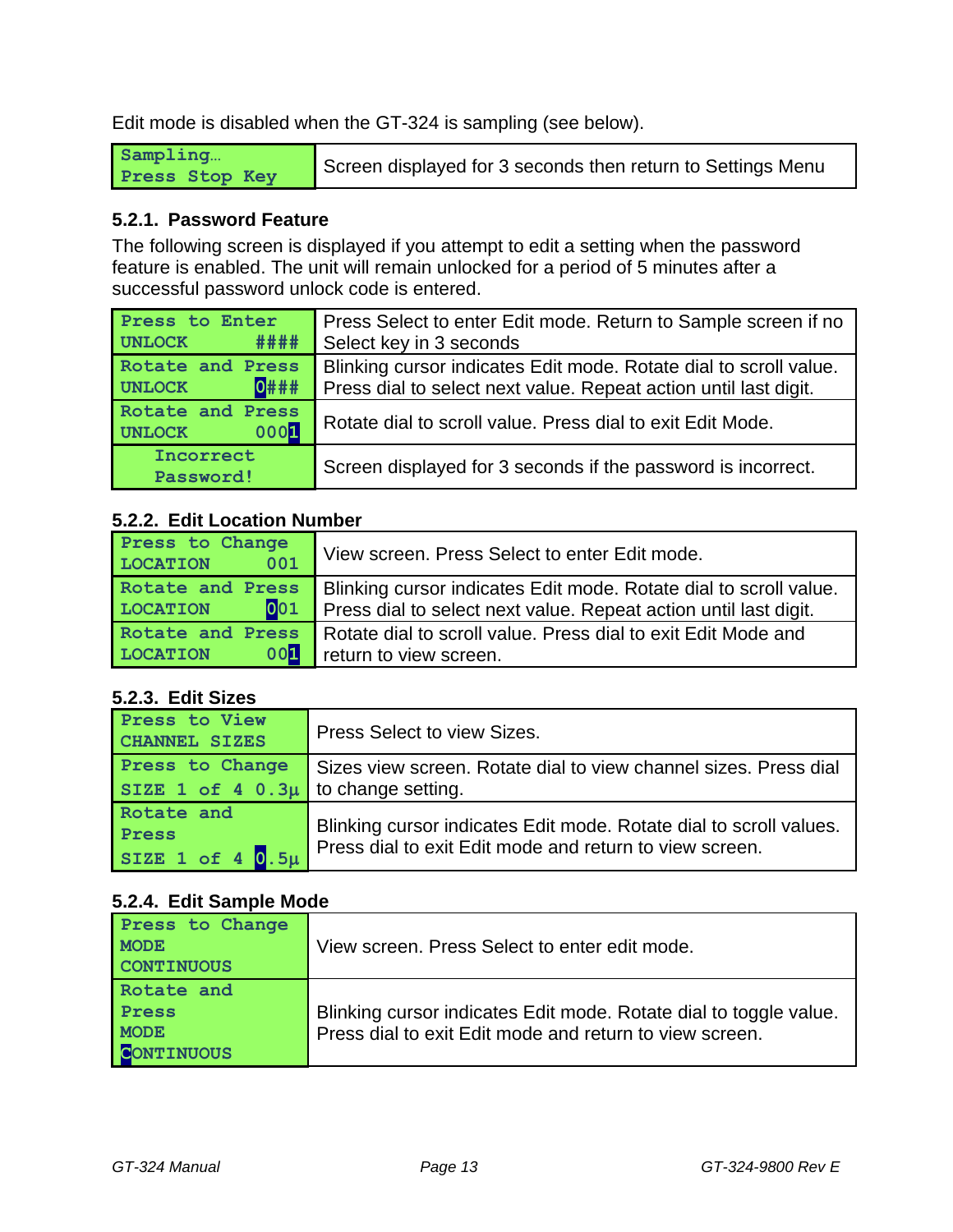#### **5.2.5. Edit Count Units**

| Press to Change<br>COUNT UNITS<br><b>CF</b> | View screen. Press Select to enter edit mode.                                                                                |
|---------------------------------------------|------------------------------------------------------------------------------------------------------------------------------|
| Rotate and<br>Press<br>COUNT UNITS<br>CF    | Blinking cursor indicates Edit mode. Rotate dial to toggle value.<br>Press dial to exit Edit mode and return to view screen. |

#### <span id="page-13-0"></span>**5.2.6. Edit Temp Units**

| Press to Change<br><b>TEMP UNITS</b><br>l C                    | View screen. Press Select to enter edit mode.                                                                                |
|----------------------------------------------------------------|------------------------------------------------------------------------------------------------------------------------------|
| Rotate and<br>Press<br><b>TEMP</b><br><b>UNITS</b><br><b>C</b> | Blinking cursor indicates Edit mode. Rotate dial to toggle value.<br>Press dial to exit Edit mode and return to view screen. |

# **5.2.7. Edit Sample Time**

| Press to Change<br><b>SAMPLE</b><br><b>TTME</b><br>60 | View screen. Press Select to enter Edit mode.                                                         |
|-------------------------------------------------------|-------------------------------------------------------------------------------------------------------|
| Rotate and<br>Press<br>SAMPLE<br><b>TTME</b><br>60    | Blinking cursor indicates Edit mode. Rotate dial to scroll value.<br>Press dial to select next value. |
| Rotate and<br>Press<br>SAMPT.F.<br>10                 | Rotate dial to scroll value. Press dial to exit Edit Mode and<br>return to view screen.               |

#### **5.2.8. Edit Hold Time**

| Press to change<br>HOLD TIME 0000 | View screen. Press Select to enter Edit mode.                                                                                         |
|-----------------------------------|---------------------------------------------------------------------------------------------------------------------------------------|
| Press to change<br>HOLD TIME 0000 | Blinking cursor indicates Edit mode. Rotate dial to scroll value.<br>Press dial to select next value. Repeat action until last digit. |

# **5.2.9. Edit Time**

| Press to Change |                                                                  |
|-----------------|------------------------------------------------------------------|
| <b>TIME</b>     | View screen. Time is real time. Press Select to enter edit mode. |
| 10:30:45        |                                                                  |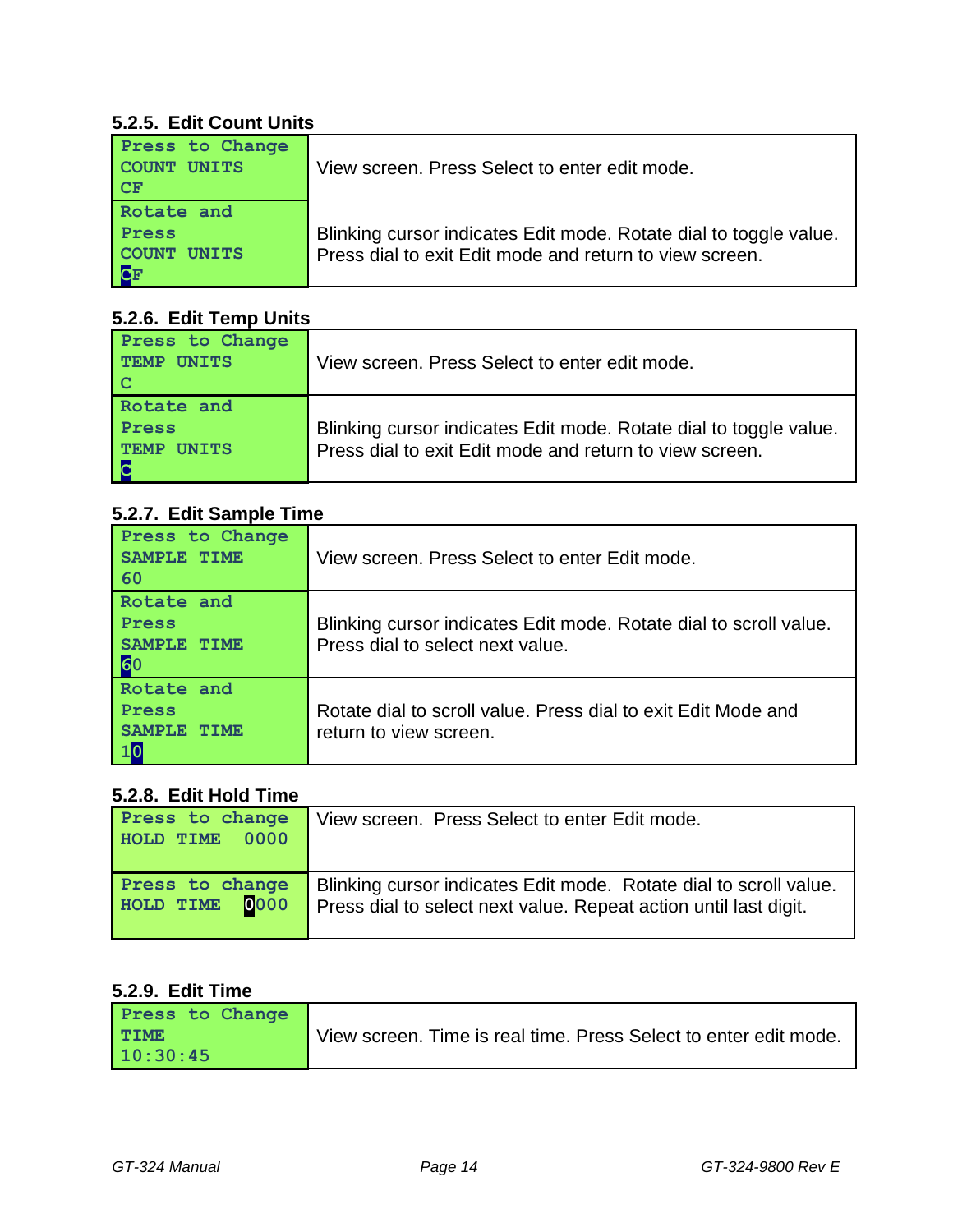| Rotate and<br>Press<br><b>TIME</b><br>10:30:45 | Blinking cursor indicates Edit mode. Rotate dial to scroll values.<br>Press dial to select next value. Repeat action until last digit. |
|------------------------------------------------|----------------------------------------------------------------------------------------------------------------------------------------|
| Rotate and<br>Press<br><b>TIME</b><br>10:30:45 | Last digit. Rotate dial to scroll values. Press dial to exit Edit<br>mode and return to view screen.                                   |

# **5.2.10.Edit Date**

| Press to Change<br><b>DATE</b>                           | View screen. Date is real time. Press Select to enter edit mode.                                                                       |
|----------------------------------------------------------|----------------------------------------------------------------------------------------------------------------------------------------|
| 30/MAR/2018                                              |                                                                                                                                        |
| Rotate and<br>Press<br><b>DATE</b><br><b>BO/MAR/2018</b> | Blinking cursor indicates Edit mode. Rotate dial to scroll values.<br>Press dial to select next value. Repeat action until last digit. |
| Rotate and<br>Press<br><b>DATE</b><br>30/MAR/2018        | Rotate dial to scroll values. Press dial to exit Edit mode and<br>return to view screen.                                               |

# **5.2.11. Clear Memory**

| $V_{\rm L}$ . III. VIVAI INVIIIVI            |                                                                                                                                                                           |
|----------------------------------------------|---------------------------------------------------------------------------------------------------------------------------------------------------------------------------|
| Press to Change<br><b>FREE MEMORY</b><br>80% | View screen. Available memory. Press Select to enter edit<br>mode.                                                                                                        |
| Press and Hold<br>to Clear Memory            | Hold Select dial for 3 seconds to clear memory and return to<br>view screen. Return to view screen if no action for 3 seconds or<br>key hold time is less than 3 seconds. |

# **5.2.12. Edit Password**

| Press to Change<br><b>PASSWORD</b><br><b>NONE</b>     | View screen. $\# \# \# \# =$ Hidden password. Press Select to enter<br>Edit mode. Enter 0000 to disable password $(0000 = \text{NONE})$ . |
|-------------------------------------------------------|-------------------------------------------------------------------------------------------------------------------------------------------|
| Rotate and<br><b>Press</b><br><b>PASSWORD</b><br>0000 | Blinking cursor indicates Edit mode. Rotate dial to scroll value.<br>Press dial to select next value. Repeat action until last digit.     |
| Rotate and<br>Press<br><b>PASSWORD</b><br>0001        | Rotate dial to scroll value. Press dial to exit Edit Mode and<br>return to view screen.                                                   |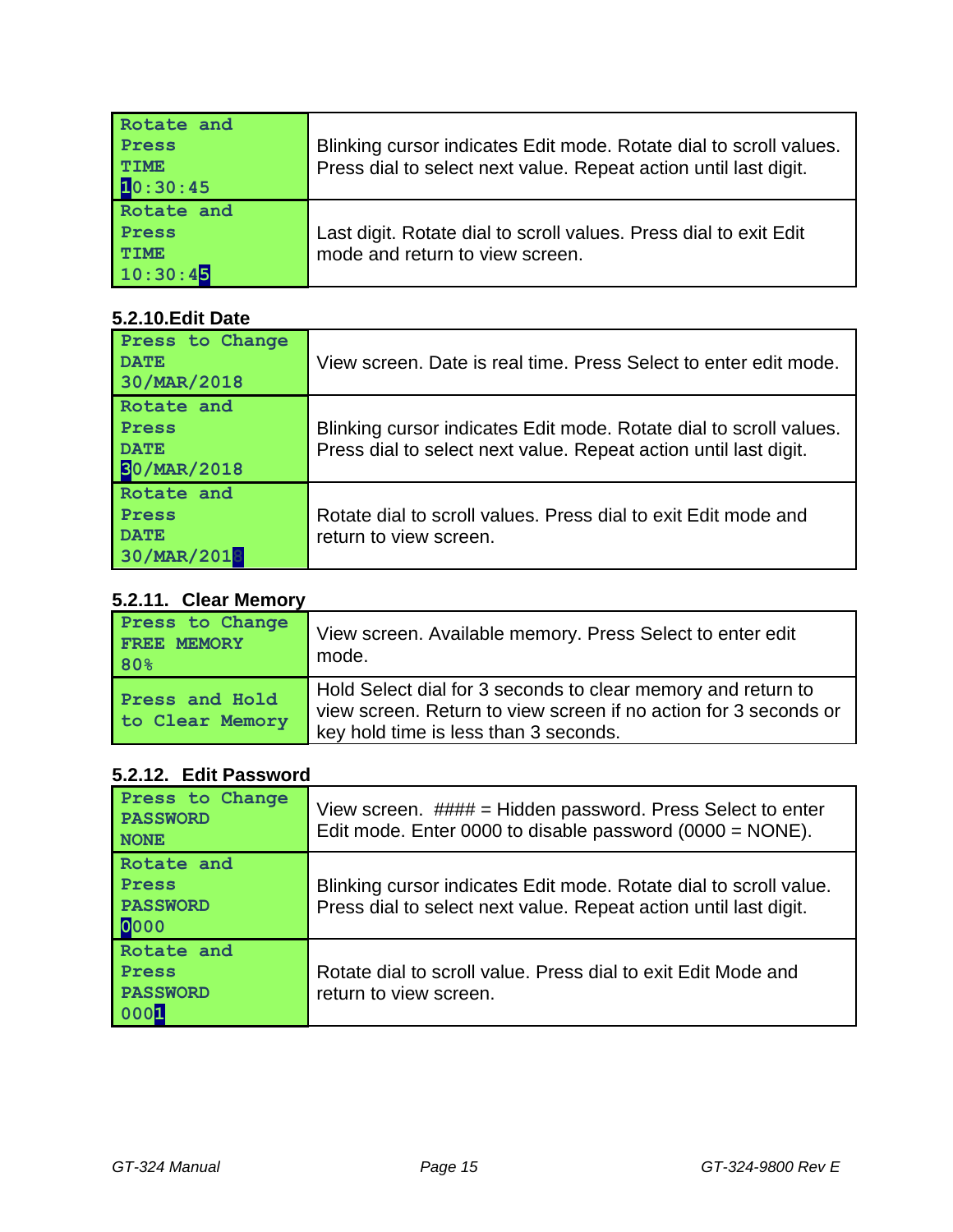# <span id="page-15-0"></span>**6. Serial Communications**

Serial communications, firmware field upgrades and real time output are provided via the USB port located on the side of the unit.

#### <span id="page-15-1"></span>**6.1. Connection**

#### **ATTENTION:**

A Silicon Labs CP210x Driver for the USB connection must be installed before connecting the GT-324 USB port to your computer.

Driver download weblink:<https://metone.com/usb-drivers/>

#### <span id="page-15-2"></span>**6.2. Comet Software**

The Comet software is a utility for extracting information (data, alarms, settings, etc.) from Met One Instruments products. The software is designed for the user to easily access information within a product without having to know underlying communications protocol for that device.

The Comet software can be downloaded at<https://metone.com/software/> .

#### <span id="page-15-3"></span>**6.3. Commands**

The GT-324 provides serial commands for accessing stored data and settings. The protocol is compatible with terminal programs such as Comet, Putty or Windows HyperTerminal.

The unit returns a prompt ('\*') when it receives a carriage return to indicate a good connection. The following table lists the available commands and descriptions.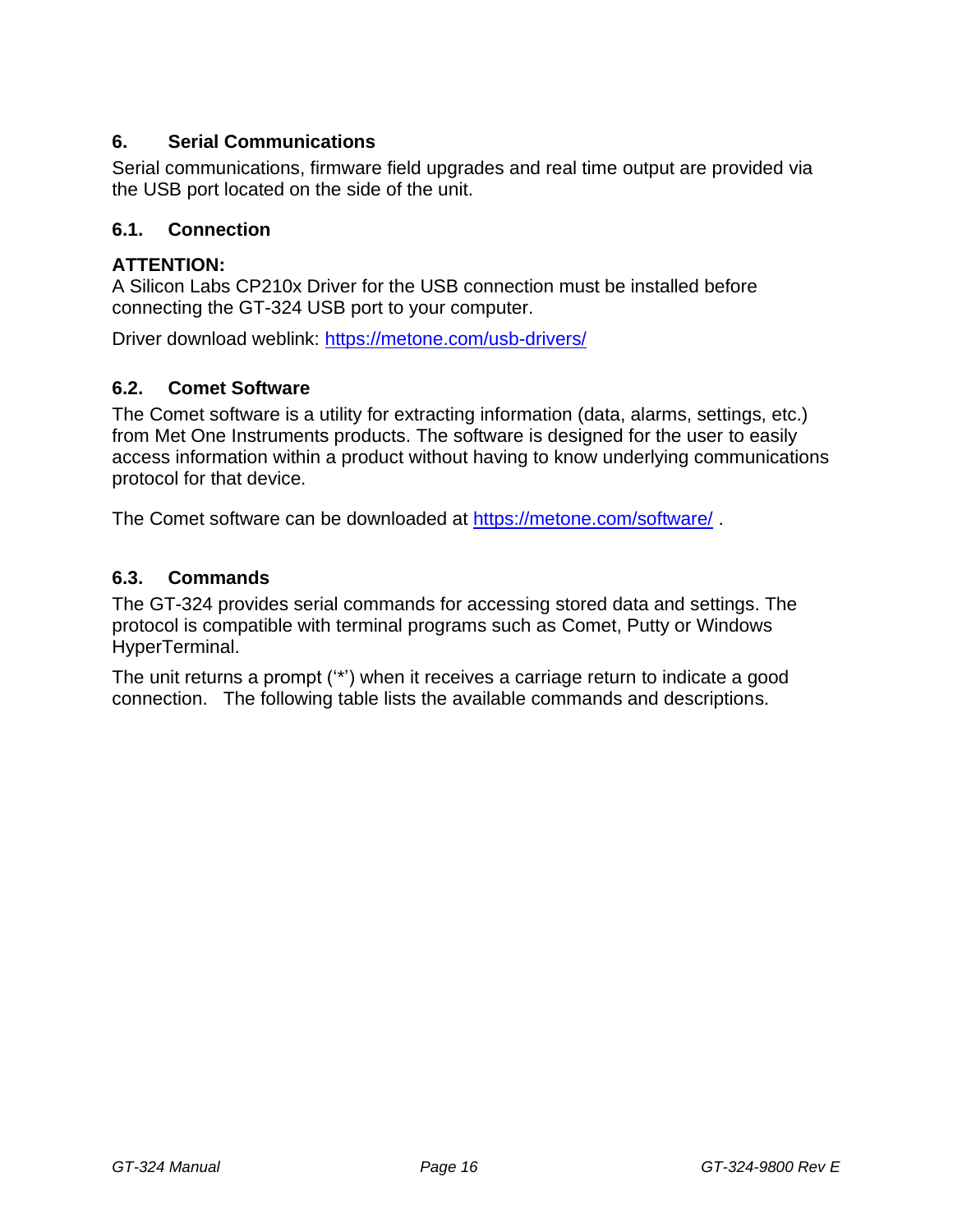| <b>SERIAL COMMANDS</b>                                                                                                       |                                                                                                                 |                                                                           |  |
|------------------------------------------------------------------------------------------------------------------------------|-----------------------------------------------------------------------------------------------------------------|---------------------------------------------------------------------------|--|
| <b>Protocol Summary:</b>                                                                                                     |                                                                                                                 |                                                                           |  |
| 38,400 Baud, 8 Data bits, No Parity, 1 Stop Bit<br>$\bullet$                                                                 |                                                                                                                 |                                                                           |  |
|                                                                                                                              | Commands (CMD) are UPPER or lower case<br>$\bullet$<br>Commands are terminated with a carriage return <cr></cr> |                                                                           |  |
| $\bullet$                                                                                                                    |                                                                                                                 |                                                                           |  |
| To view setting = $CMD < CR$ ><br>To change setting = CMD <space> <value> <cr><br/><math>\bullet</math></cr></value></space> |                                                                                                                 |                                                                           |  |
| <b>CMD</b>                                                                                                                   | <b>Type</b>                                                                                                     | <b>DESCRIPTION</b>                                                        |  |
| $?$ ,H                                                                                                                       | Help                                                                                                            | View the help menu                                                        |  |
| $\mathbf{1}$                                                                                                                 | Settings                                                                                                        | View the settings                                                         |  |
| $\overline{2}$                                                                                                               | All data                                                                                                        | Returns all available records.                                            |  |
| 3                                                                                                                            | New data                                                                                                        | Returns all records since last '2' or '3' command.                        |  |
| $\overline{4}$                                                                                                               | Last data                                                                                                       | Returns the last record or last n records ( $n = \langle Value \rangle$ ) |  |
| D                                                                                                                            | Date                                                                                                            | Change date. Date is format is MM/DD/YY                                   |  |
| T.                                                                                                                           | Time                                                                                                            | Change time. Time format is HH:MM:SS                                      |  |
| $\mathsf{C}$                                                                                                                 | Clear data                                                                                                      | Displays a prompt for clearing the stored unit data.                      |  |
| S                                                                                                                            | <b>Start</b>                                                                                                    | Start a sample                                                            |  |
| E                                                                                                                            | End                                                                                                             | Ends a sample (abort the sample, no data record)                          |  |
| <b>ST</b>                                                                                                                    | Sample time                                                                                                     | View / change the sample time. Range 3-60 seconds.                        |  |
| ID                                                                                                                           | Location                                                                                                        | View / change the location number. Range 1-999.                           |  |
|                                                                                                                              |                                                                                                                 | View / change channel sizes where w=Size1, x=Size2,                       |  |
| $CS$ w x y z                                                                                                                 | Channel                                                                                                         | $y = Size3$ and $z = Size4$ . Values (w x y z) are                        |  |
|                                                                                                                              | <b>Sizes</b>                                                                                                    | $1=0.3$ , $2=0.5$ , $3=0.7$ , $4=1.0$ , $5=2.5$ , $6=5.0$ , $7=10$        |  |
| <b>SH</b>                                                                                                                    | <b>Hold Time</b>                                                                                                | View / change the hold time. Values are $0 - 9999$                        |  |
|                                                                                                                              |                                                                                                                 | seconds.                                                                  |  |
| SΜ                                                                                                                           | Sample                                                                                                          | View / change sample mode. $(0=$ Manual, 1=                               |  |
|                                                                                                                              | mode                                                                                                            | Continuous)                                                               |  |
| <b>CU</b>                                                                                                                    | Count units                                                                                                     | View / change count units. Values are 0=CF, 1=/L,<br>$2 = TC$             |  |
| <b>OP</b>                                                                                                                    | <b>Op Status</b>                                                                                                | Replies OP x, where x is "S" Stopped or "R" Running                       |  |
| <b>RV</b>                                                                                                                    | Revision                                                                                                        | <b>View Software Revision</b>                                             |  |
| DT                                                                                                                           | Date Time                                                                                                       | View / change date and time.<br>Format = DD-MM-YY HH:MM:SS                |  |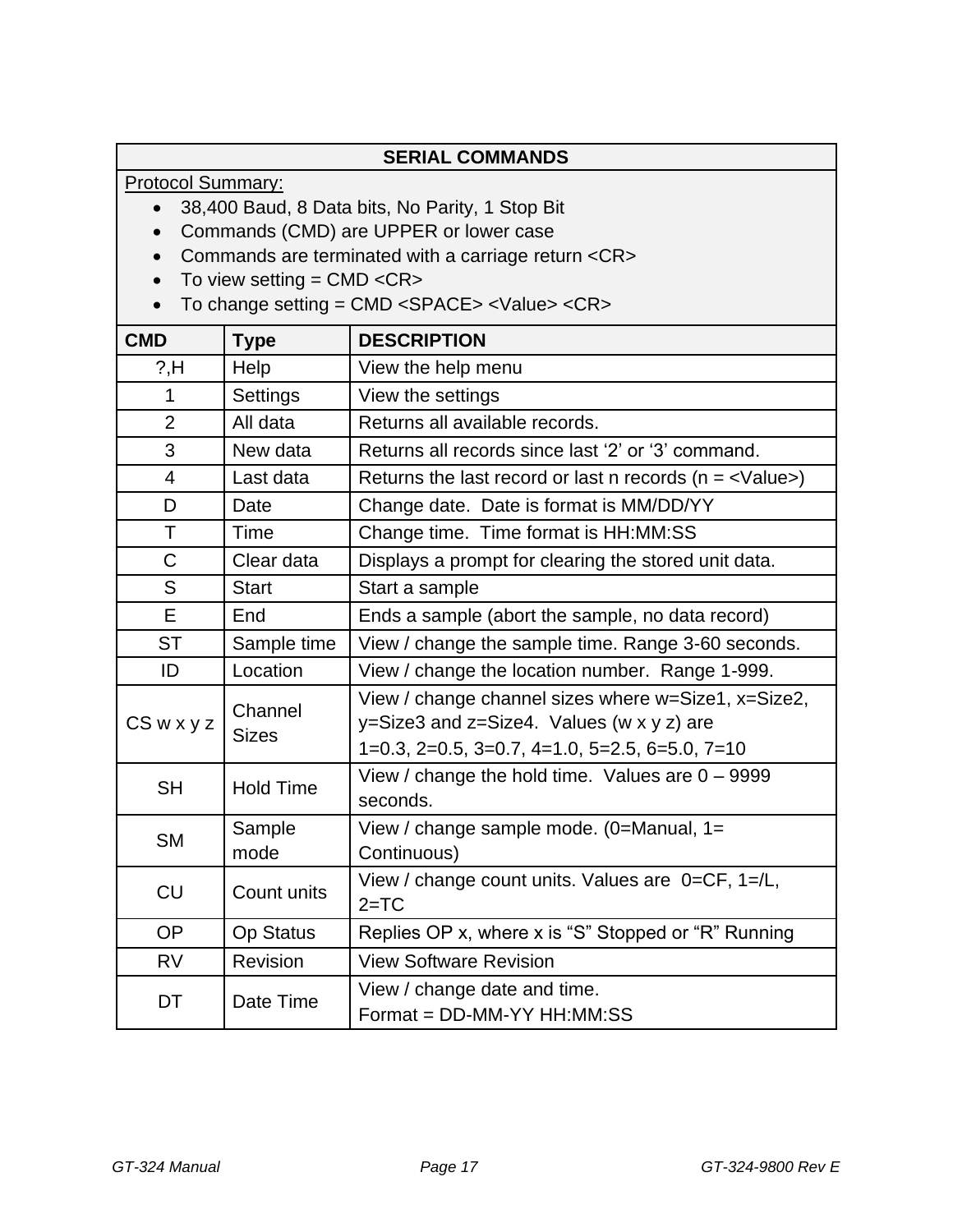# <span id="page-17-0"></span>**6.4. Real Time Output**

The GT-324 outputs real time data at the end of each sample. The output format is a comma separated values (CSV). The following sections show the format.

# <span id="page-17-1"></span>**6.5. Comma Separated Value (CSV)**

A CSV header is included for multiple record transfers like Display All Data (2) or Display New Data (3).

#### CSV Header:

Time, Location, Sample Time, Size1, Count1 (units), Size2, Count2 (units), Size3, Count3 (units), Size4, Count4 (units), Ambient Temperature, RH, Status

CSV Example Record:

31/AUG/2010 14:12:21, 001,060,0.3,12345,0.5,12345,5.0,12345,10,12345,22.3, 58,000<CR><LF>

Note: Status bits:  $000 =$  Normal,  $016 =$  Low Battery,  $032 =$  Sensor Error,  $048 =$  Low battery and Sensor Error.

#### <span id="page-17-2"></span>**7. Maintenance**

**WARNING:** There are no user serviceable components inside this instrument. The covers on this instrument should not be removed or opened for servicing, calibration or any other purpose except by a factory-authorized person. To do so may result in exposure to invisible laser radiation that can cause eye injury.

# <span id="page-17-3"></span>**7.1. Charging the Battery**

#### **Caution:**

**The provided battery charger is designed to work safely with this device. Do not attempt to connect any other charger or adapter to this device. Doing so may result in equipment damage.** 

To charge the battery, connect the battery charger module AC power cord to an AC power outlet and the battery charger DC plug to the socket on the side of the GT-324. The universal battery charger will work with power line voltages of 100 to 240 volts, at 50/60 Hz. The battery charger LED indicator will be Red when charging and Green when fully charged. A discharged battery pack will take approximately 2.5 hours to fully charge.

There is no need to disconnect the charger between charging cycles because the charger enters a maintenance mode (trickle charge) when the battery is fully charged.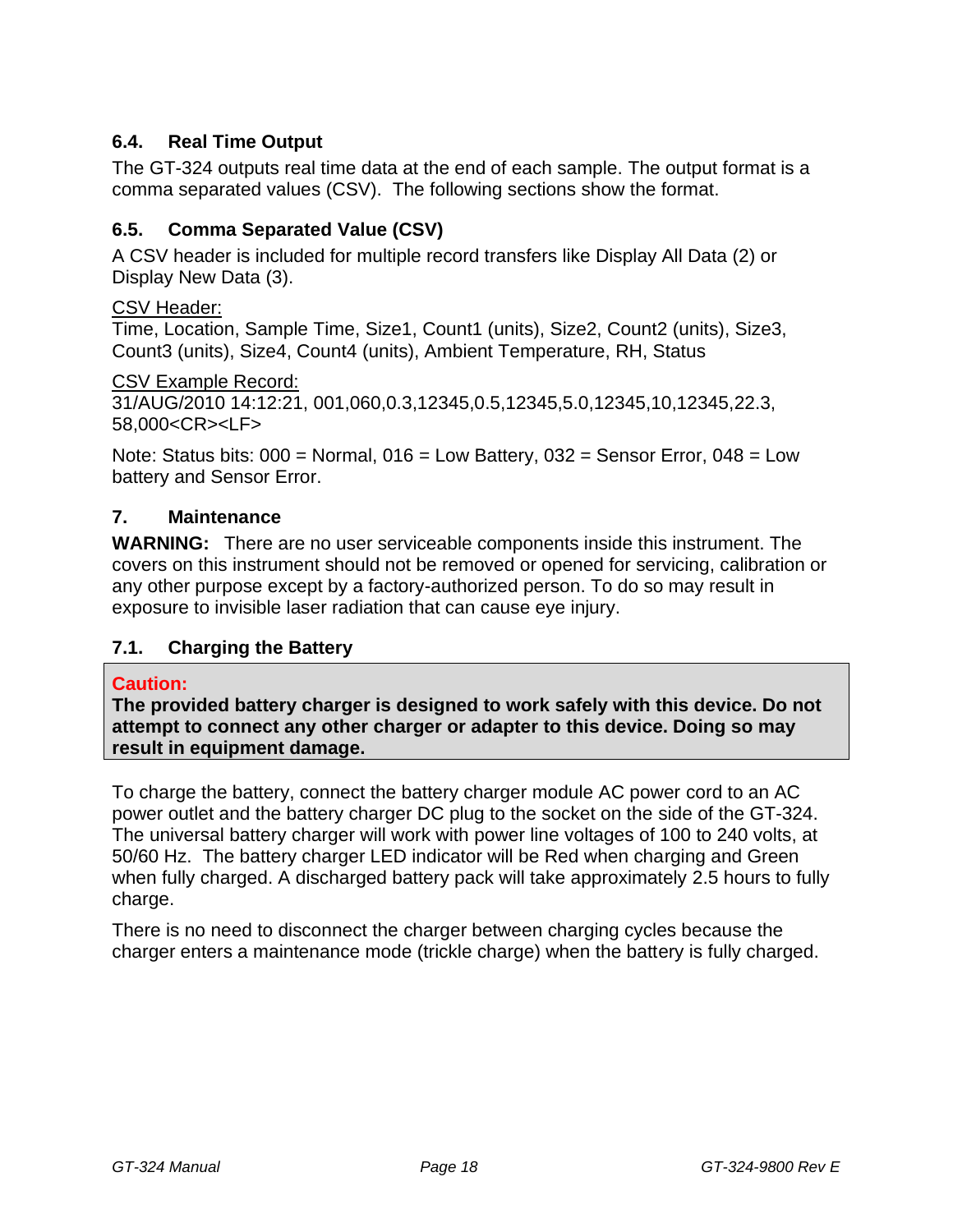# <span id="page-18-0"></span>**7.2. Service Schedule**

Although there are no customer serviceable components, there are service items which ensure the proper operation of the instrument. [Table 1](#page-18-1) shows the recommended service schedule for the GT-324.

| <b>Item To Service</b>  | <b>Frequency</b> | Done By                            |
|-------------------------|------------------|------------------------------------|
| Flow rate test          | Monthly          | <b>Customer or Factory Service</b> |
| Zero test               | Optional         | <b>Customer or Factory Service</b> |
| Inspect pump            | Yearly           | Factory service only               |
| Test battery pack       | Yearly           | Factory service only               |
| <b>Calibrate Sensor</b> | Yearly           | Factory service only               |

**Table 1 Service Schedule**

# <span id="page-18-1"></span>**7.2.1. Flow Rate Test**

The sample flow rate is factory set to 0.1cfm (2.83 lpm). Continued use can cause minor changes in flow which can reduce measurement accuracy. A flow calibration kit is available separately that includes everything needed to test and adjust the flow rate.

To test the flow rate: remove the Isokinetic inlet. Attach the tubing connected to the flow meter (MOI# 9801) to the instrument inlet. Start a sample, and note the flow meter reading. The flow rate should be  $0.10$  CFM (2.83 LPM)  $\pm 5\%$ .

If the flow is not within this tolerance, it can be adjusted by a trim pot located in an access hole in the side of the unit. Turn the adjustment pot clockwise to increase the flow and counter-clockwise to decrease the flow.

# **7.2.1. Zero Count Test**

Air leaks or debris in the particle sensor can cause false counts which may result in significant count errors when sampling in clean environments. Perform the following zero count test weekly to ensure proper operation:

- 1. Attach zero count filter to the inlet nozzle (PN G3111).
- 2. Configure the unit as follows: Samples = MANUAL, Sample Time = 60 seconds, Volume = Total Count (TC)
- 3. Start and complete a sample.
- 4. The smallest particle size should have a count <= 1.

# **7.2.2. Annual Calibration**

The GT-324 should be sent back to Met One Instruments yearly for calibration and inspection. Particle counter calibration requires specialized equipment and training. The Met One Instruments calibration facility uses industry accepted methods such as ISO.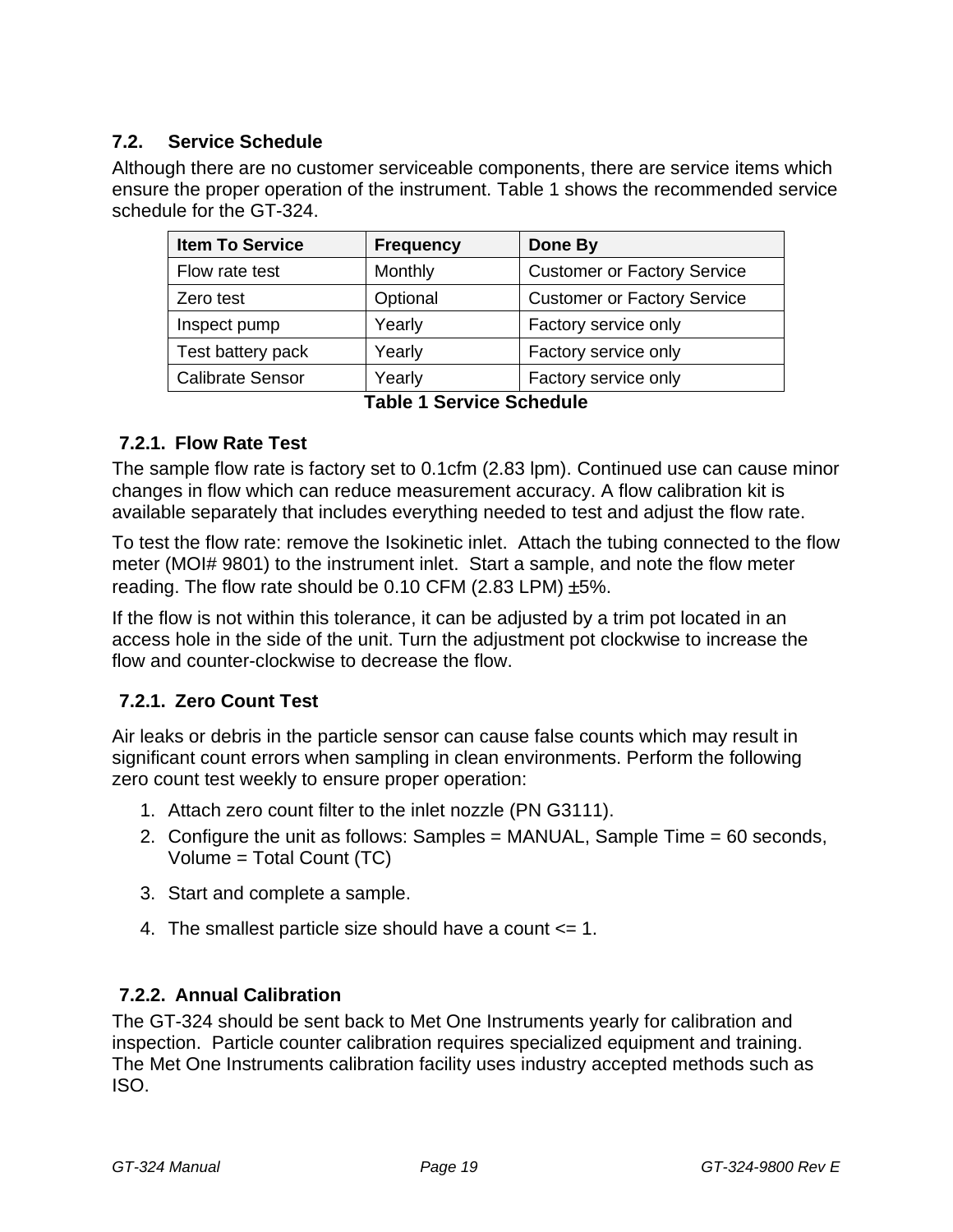In addition to calibration, the annual calibration includes the following preventative maintenance items to reduce unexpected failures:

- Inspect filter
- Inspect / clean optical sensor
- Inspect pump and tubing
- Cycle and test the battery
- Verify RH and Temperature measurements

#### <span id="page-19-0"></span>**7.3. Flash Upgrade**

Firmware can be field upgraded via the USB port. Binary files and the flash program must be provided by Met One Instruments.

#### <span id="page-19-1"></span>**8. Troubleshooting**

**WARNING:** There are no user serviceable components inside this instrument. The covers on this instrument should not be removed or opened for servicing, calibration or any other purpose except by a factory-authorized person. To do so may result in exposure to invisible laser radiation that can eye injury.

The following table covers some common failure symptoms, causes and solutions.

| <b>Symptom</b>        | <b>Possible Cause</b>                                            | <b>Correction</b>                                                                                                          |
|-----------------------|------------------------------------------------------------------|----------------------------------------------------------------------------------------------------------------------------|
| Low battery message   | Low battery                                                      | Charge battery 2.5 hrs                                                                                                     |
| System noise message  | Contamination                                                    | Blow clean air into nozzle<br>$1_{-}$<br>(low pressure, do not<br>connect via tubing)<br>Send to service center<br>$2_{-}$ |
| Sensor error message  | Sensor failure                                                   | Send to service center                                                                                                     |
| Does not turn on, no  | Dead battery<br>1.                                               | Charge battery 2.5 hrs<br>1.                                                                                               |
| display               | <b>Defective Battery</b><br>2.                                   | Send to service center<br>2.                                                                                               |
| Display turns on but  | Low Battery<br>1.                                                | Charge battery 2.5 hrs<br>1.                                                                                               |
| pump does not         | Defective pump<br>2.                                             | Send to service center<br>$2_{-}$                                                                                          |
| No counts             | Pump stopped<br>1.<br>Laser diode bad<br>2.                      | Send to service center<br>1.<br>Send to service center<br>2.                                                               |
| Low counts            | Incorrect flow rate<br>$1_{-}$<br>2.<br>Calibration drift        | 1.<br>Check flow rate<br>2.<br>Send to service center                                                                      |
| High counts           | 1 <sup>1</sup><br>Incorrect flow rate<br>Calibration drift<br>2. | Check flow rate<br>1.<br>Send to service center<br>$2_{-}$                                                                 |
| Battery pack does not | Defective battery pack<br>1.                                     | 1.<br>Send to service center                                                                                               |
| hold a charge         | Defective charger module<br>2.                                   | 2.<br>Replace charger                                                                                                      |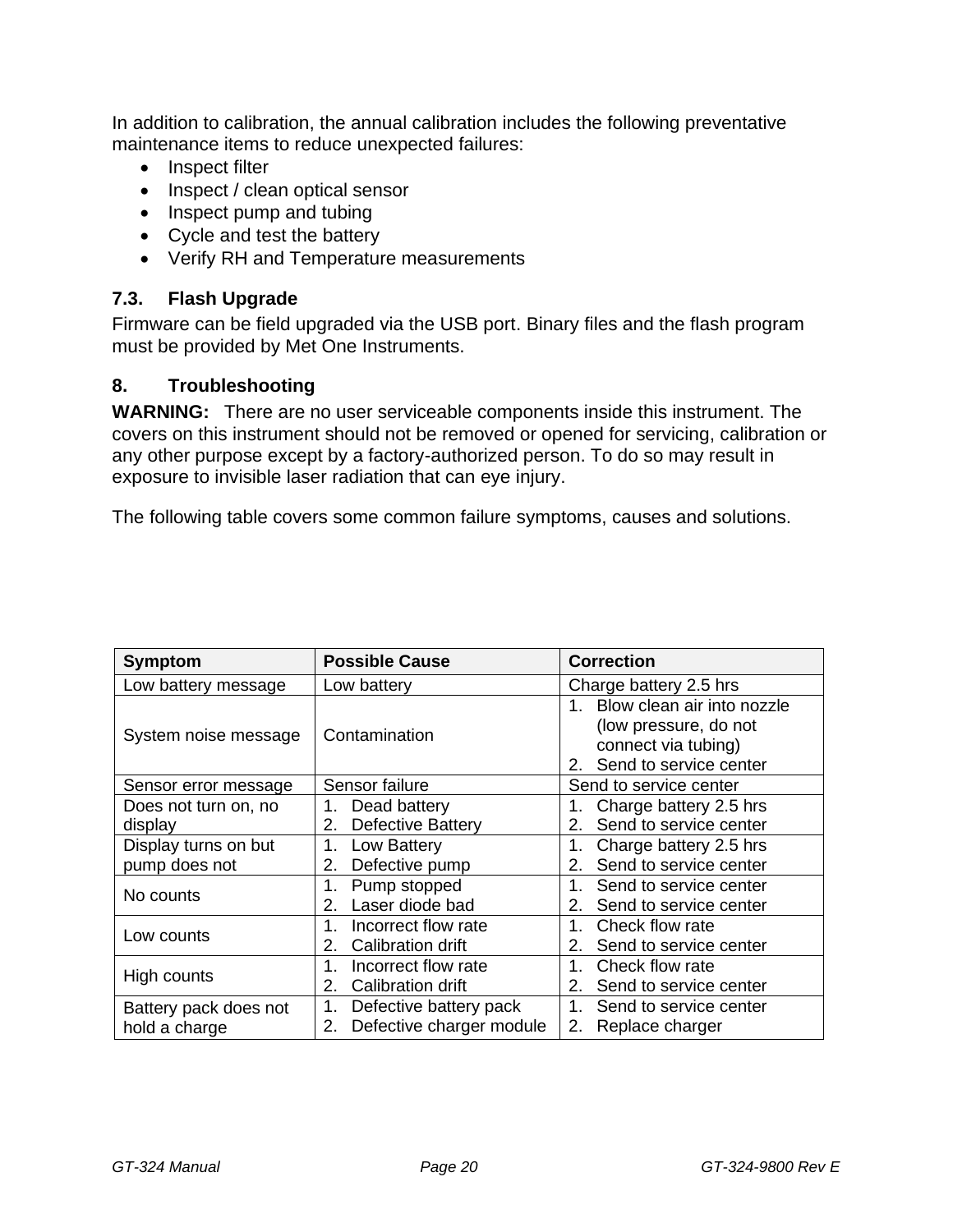#### <span id="page-20-0"></span>**9. Specifications**

**Features:**

Size Range: Count Channels: Size Selections: Accuracy: Concentration Limit: **Temperature** Relative Humidity Flow Rate: Sampling Mode: Sampling Time: Data Storage: Display: Keyboard: Status Indicators: **Calibration** 

#### **Measurement:**

Method: Light Source:

#### **Electrical:**

AC Adapter/Charger: Battery Type: Battery Operating Time: Battery Recharge Time: Communication:

#### **Physical:**

Height: Width: Thickness: Weight

#### **Environmental:**

Operating Temperature: **Humidity** Storage Temperature:

0.3 to 10.0 microns 4 channels preset to 0.3, 0.5, 5.0 and 10.0  $\mu$ m 0.3, 0.5, 0.7, 1.0, 2.5, 5.0 and 10.0  $\mu$ m ± 10% to traceable standard 3,000,000 particles/ft<sup>3</sup>  $± 3 °C$ ± 5% 0.1 CFM (2.83 L/min) Single or Continuous 3 – 60 seconds 2200 records 2 line by 16-character LCD 2 button with rotary dial Low Battery NIST, ISO

Light scatter Laser Diode, 35 mW, 780 nm

AC to DC module, 100 – 240 VAC to 8.4 VDC Li-ion rechargeable Battery 8 hours continuous use 2.5 hours typical USB Mini B Type

6.25" (15.9 cm) 3.65" (9.3 cm) 2.00" (5.1 cm) 1.6 lbs  $-$  (0.73 kg)

0º C to +50º C 0 – 90%, noncondensing -20º C to +60º C